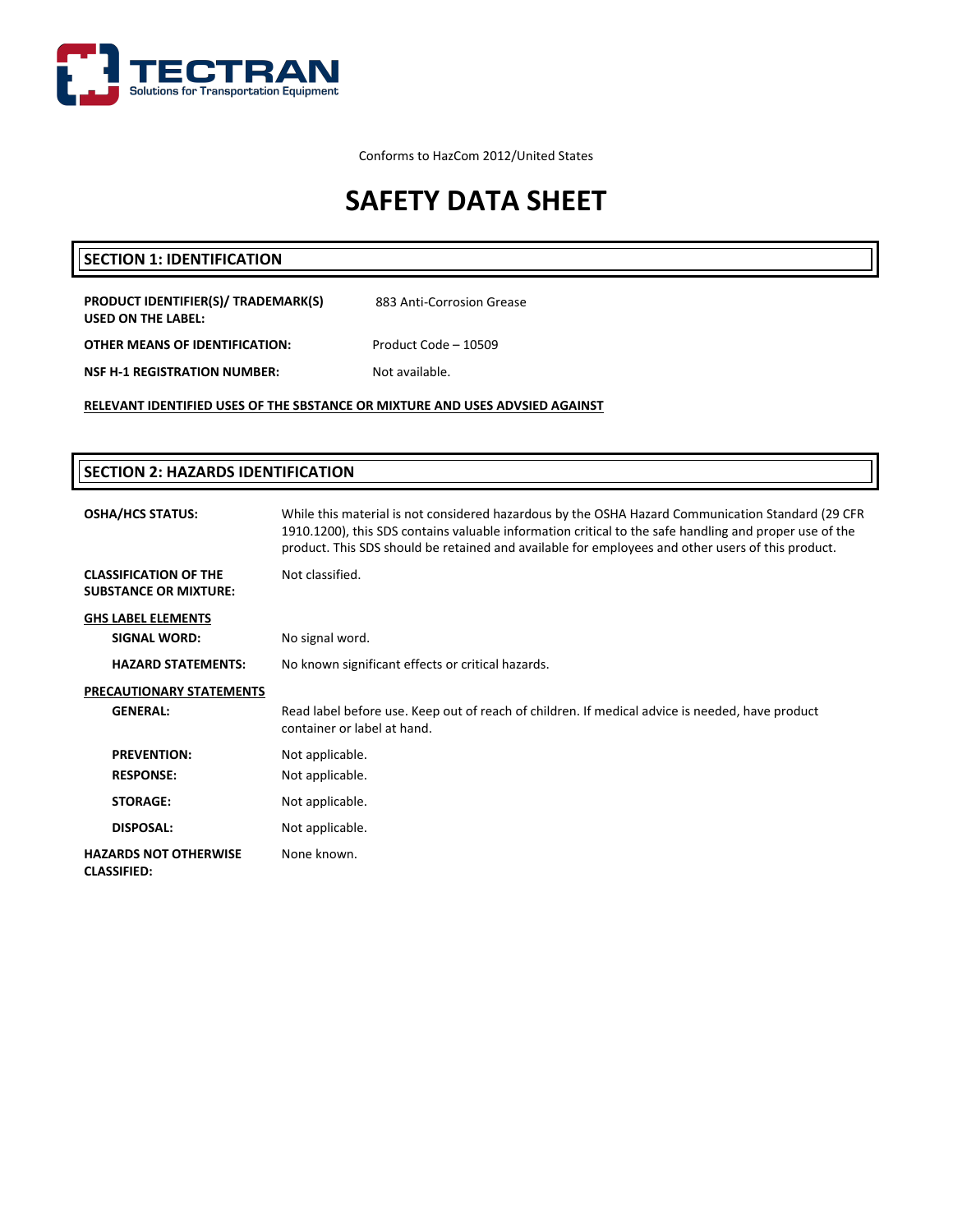#### **SECTION 3: COMPOSITION/INFORMATION ON INGREDIENTS**

| Mixture. |
|----------|
|          |

**OTHER MEANS OF IDENTIFICATION:** Not available.

#### **CAS NUMBER/OTHER IDENTIFIERS**

| <b>CAS NUMBER:</b>   | Not applicable. |  |
|----------------------|-----------------|--|
| <b>PRODUCT CODE:</b> | 10509           |  |

There are no additional ingredients present which, within the current knowledge of the supplier and in the concentrations applicable, are classified as hazardous to health or the environment and hence require reporting in this section.

Occupational exposure limits, if available, are listed in Section 8.

#### **SECTION 4: FIRST AID MEASURES**

#### **DESCRIPTION OF NECESSARY FIRST AID MEASURES**

| <b>EYE CONTACT:</b>  | Immediately flush eyes with plenty of water, occasionally lifting the upper and lower eyelids. Check for<br>and remove any contact lenses. Get medical attention if irritation occurs.                                                                                                                                                               |
|----------------------|------------------------------------------------------------------------------------------------------------------------------------------------------------------------------------------------------------------------------------------------------------------------------------------------------------------------------------------------------|
| <b>INHALATION:</b>   | Remove victim to fresh air and keep at rest in a position comfortable for breathing. Get medical<br>attention if symptoms occur.                                                                                                                                                                                                                     |
| <b>SKIN CONTACT:</b> | Flush contaminated skin with plenty of water. Get medical attention if symptoms occur.                                                                                                                                                                                                                                                               |
| INGESTION:           | Wash out mouth with water. Remove victim to fresh air and keep at rest in a position comfortable for<br>breathing. If material has been swallowed and the exposed person is conscious, give small quantities of<br>water to drink. Do not induce vomiting unless directed to do so by medical personnel. Get medical<br>attention if symptoms occur. |

#### **MOST IMPORTANT SYMPTOMS/EFFECTS (ACUTE AND DELAYED)**

#### **POTENTIAL ACUTE HEALTH EFFECTS**

| <b>EYE CONTACT:</b>                                                                  | No known significant effects or critical hazards.                                                                            |  |  |
|--------------------------------------------------------------------------------------|------------------------------------------------------------------------------------------------------------------------------|--|--|
| <b>INHALATION:</b>                                                                   | No known significant effects or critical hazards.                                                                            |  |  |
| <b>SKIN CONTACT:</b>                                                                 | No known significant effects or critical hazards.                                                                            |  |  |
| <b>INGESTION:</b>                                                                    | No known significant effects or critical hazards.                                                                            |  |  |
| <b>OVER-EXPOSURE SIGNS/SYMPTOMS</b>                                                  |                                                                                                                              |  |  |
| <b>EYE CONTACT:</b>                                                                  | No known significant effects or critical hazards.                                                                            |  |  |
| <b>INHALATION:</b>                                                                   | No known significant effects or critical hazards.                                                                            |  |  |
| <b>SKIN CONTACT:</b>                                                                 | No known significant effects or critical hazards.                                                                            |  |  |
| <b>INGESTION:</b>                                                                    | No known significant effects or critical hazards.                                                                            |  |  |
| INDICATION OF IMMEDIATE MEDICAL ATTENTION AND SPECIAL TREATMENT NEEDED, IF NECESSARY |                                                                                                                              |  |  |
| <b>NOTES TO PHYSICIAN:</b>                                                           | Treat symptomatically. Contact poison treatment specialist immediately if large quantities have been<br>ingested or inhaled. |  |  |
| <b>SPECIFIC TREATMENTS:</b>                                                          | No specific treatment.                                                                                                       |  |  |
| <b>PROTECTION OF FIRST-</b><br><b>AIDERS:</b>                                        | No action shall be taken involving any personal risk or without suitable training.                                           |  |  |

See toxicological information (Section 11)

### **SECTION 5: FIRE‐FIGHTING MEASURES**

| <b>EXTINGUISHING MEDIA</b>                                   |                                                                    |
|--------------------------------------------------------------|--------------------------------------------------------------------|
| SUITABLE EXTINGUISHING MEDIA:                                | In case of fire, use water spray (fog), foam, dry chemical or CO2. |
| UNSUITABLE EXTINGUISHING MEDIA:                              | None known.                                                        |
| <b>SPECIFIC HAZARDS ARISING FROM THE</b><br><b>CHEMICAL:</b> | No specific fire or explosion hazard.                              |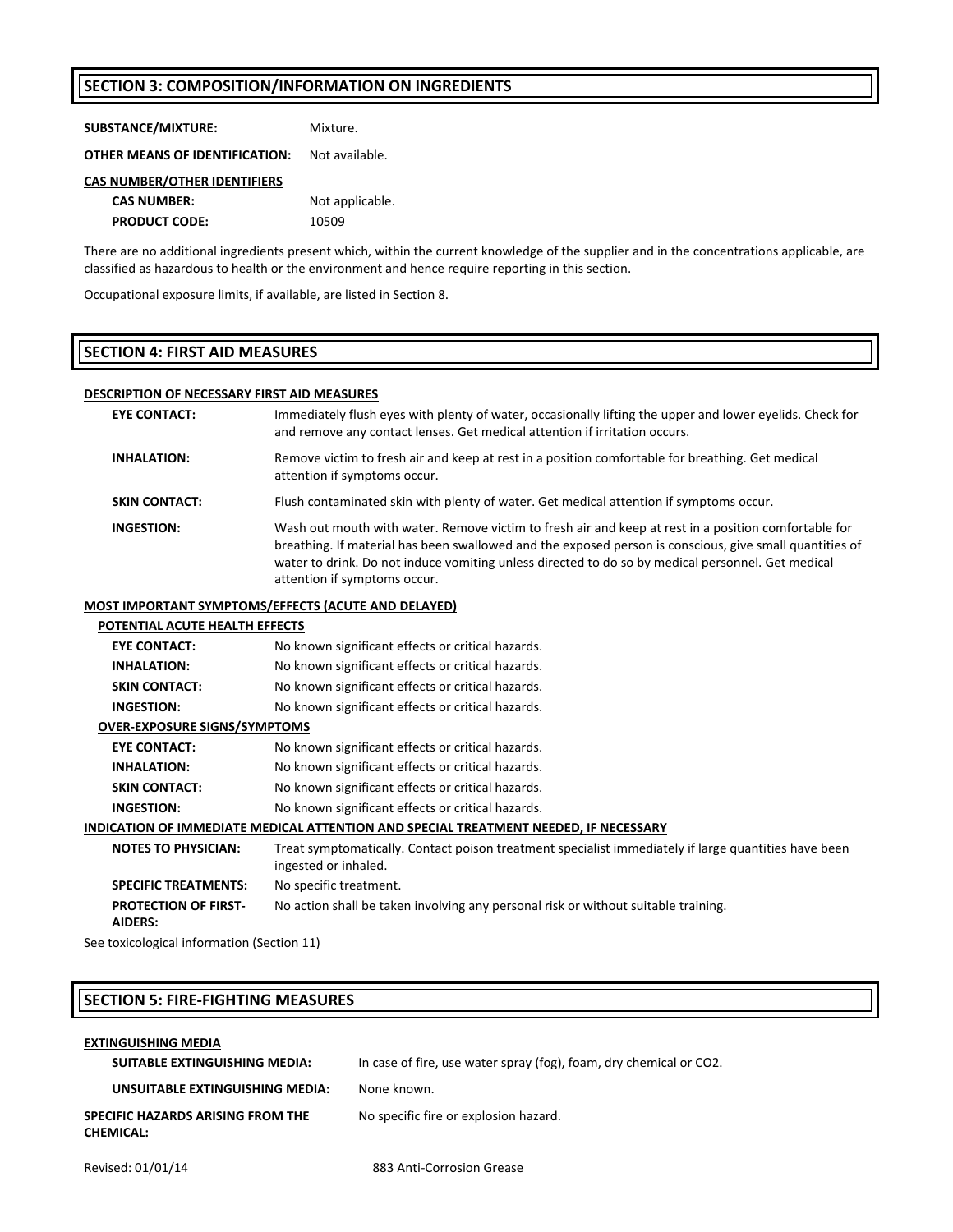### **SECTION 5: FIRE‐FIGHTING MEASURES (CONTINUED)**

| <b>HAZARDOUS THERMAL</b><br><b>DECOMPOSITION PRODUCTS:</b>       | Decomposition products may include the following materials:<br>Carbon dioxide<br>Carbon monoxide<br>Halogenated compounds<br>Metal oxide/oxides                        |
|------------------------------------------------------------------|------------------------------------------------------------------------------------------------------------------------------------------------------------------------|
| SPECIAL PROTECTIVE ACTIONS<br><b>FOR FIRE-FIGHTERS:</b>          | No special measures are required.                                                                                                                                      |
| <b>SPECIAL PROTECTIVE</b><br><b>EQUIPMENT FOR FIRE-FIGHTERS:</b> | Fire-fighters should wear appropriate protective equipment and self-contained breathing apparatus<br>(SCBA) with a full face-piece operated in positive pressure mode. |

#### **SECTION 6: ACCIDENTAL RELEASE MEASURES**

#### **PERSONAL PRECAUTIONS, PROTECTIVE EQUIPMENT, AND EMERGENCY PROCEDURES**

| <b>FOR NON-</b>      | No action shall be taken involving any personal risk or without suitable training. Keep unnecessary and                                                                                                                                                                                                                                        |
|----------------------|------------------------------------------------------------------------------------------------------------------------------------------------------------------------------------------------------------------------------------------------------------------------------------------------------------------------------------------------|
| <b>EMERGENCY</b>     | unprotected personnel from entering. Do not touch or walk through spilled material. Put on appropriate                                                                                                                                                                                                                                         |
| <b>PERSONNEL:</b>    | personal protective equipment.                                                                                                                                                                                                                                                                                                                 |
| <b>FOR EMERGENCY</b> | If specialized clothing is required to deal with the spillage, take note of any information in Section 8 on                                                                                                                                                                                                                                    |
| <b>RESPONDERS:</b>   | suitable and unsuitable materials. See also the information in "For non-emergency personnel".                                                                                                                                                                                                                                                  |
| <b>ENVIRONMENTAL</b> | Avoid dispersal of spilled material and runoff and contact with soil, waterways, drains and sewers. Inform                                                                                                                                                                                                                                     |
| <b>PRECAUTIONS:</b>  | the relevant authorities if the product has caused environmental pollution (sewers, waterways, soil or air).                                                                                                                                                                                                                                   |
|                      | METHODS AND MATERIALS FOR CONTAINMENT AND CLEANING UP                                                                                                                                                                                                                                                                                          |
| <b>SMALL SPILL:</b>  | Move containers from spill area. Vacuum or sweep up material and place in a designated, labeled waste<br>container. Dispose of via a licensed waste disposal contractor.                                                                                                                                                                       |
| <b>LARGE SPILL:</b>  | Move containers from spill area. Prevent entry into sewers, water courses, basements or confined areas.<br>Vacuum or sweep up material and place in a designated, labeled waste container. Dispose of via a licensed<br>waste disposal contractor. Note: see Section 1 for emergency contact information and Section 13 for<br>waste disposal. |

#### **SECTION 7: HANDLING AND STORAGE**

#### **PRECAUTIONS FOR SAFE HANDLING**

| <b>PROTECTIVE MEASURES:</b>                                                       | Put on appropriate personal protective equipment (see Section 8).                                                                                                                                                                                                                                                                                                                                                                                                                                        |
|-----------------------------------------------------------------------------------|----------------------------------------------------------------------------------------------------------------------------------------------------------------------------------------------------------------------------------------------------------------------------------------------------------------------------------------------------------------------------------------------------------------------------------------------------------------------------------------------------------|
| <b>ADVICE ON GENERAL</b><br><b>OCCUPATIONAL HYGIENE:</b>                          | Eating, drinking and smoking should be prohibited in areas where this material is handled, stored and<br>processed. Workers should wash hands and face before eating, drinking and smoking. See also Section<br>8 for additional information on hygiene measures.                                                                                                                                                                                                                                        |
| <b>CONDITIONS FOR SAFE</b><br><b>STORAGE, INCLUDING ANY</b><br>INCOMPATIBILITIES: | Store in accordance with local regulations. Store in original container protected from direct sunlight in<br>a dry, cool and well-ventilated area, away from incompatible materials (see Section 10) and food and<br>drink. Keep container tightly closed and sealed until ready for use. Containers that have been opened<br>must be carefully resealed and kept upright to prevent leakage. Do not store in unlabeled containers.<br>Use appropriate containment to avoid environmental contamination. |

#### **SECTION 8: EXPOSURE CONTROLS/PERSONAL PROTECTION**

| <b>CONTROL PARAMETERS</b>               |                                                                                                                                                                |
|-----------------------------------------|----------------------------------------------------------------------------------------------------------------------------------------------------------------|
| <b>OCCUPATIONAL EXPOSURE LIMITS</b>     | None.                                                                                                                                                          |
| APPROPRIATE ENGINEERING CONTROLS:       | Good general ventilation should be sufficient to control worker exposure to airborne<br>contaminants.                                                          |
| <b>ENVIRONMENTAL EXPOSURE CONTROLS:</b> | Emissions from ventilation or work process equipment should be checked to ensure they<br>comply with the requirements of environmental protection legislation. |
| Revised: 01/01/14                       | <b>SLIPKOTE 883 Anti-Corrosion Grease</b>                                                                                                                      |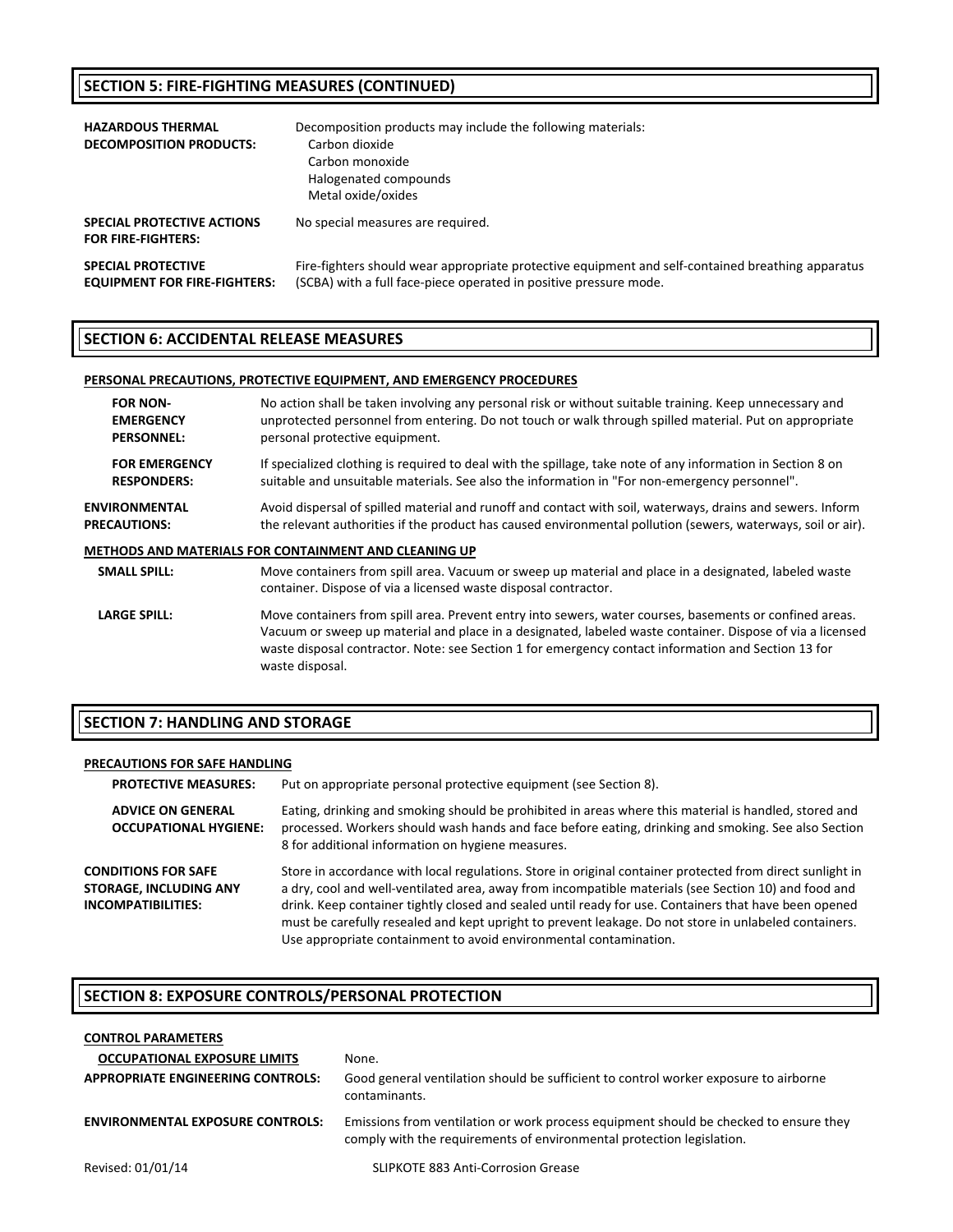### **SECTION 8: EXPOSURE CONTROLS/PERSONAL PROTECTION (CONTINUED)**

#### **INDIVIDUAL PROTECTION MEASURES**

| <b>HYGIENE MEASURES:</b>       | Wash hands, forearms and face thoroughly after handling chemical products, before eating, smoking<br>and using the lavatory and at the end of the working period. Appropriate techniques should be used<br>to remove potentially contaminated clothing. Wash contaminated clothing before reusing. Ensure<br>that eyewash stations and safety showers are close to the workstation location. |
|--------------------------------|----------------------------------------------------------------------------------------------------------------------------------------------------------------------------------------------------------------------------------------------------------------------------------------------------------------------------------------------------------------------------------------------|
| <b>EYE/FACE PROTECTION:</b>    | Safety eyewear complying with an approved standard should be used when a risk assessment<br>indicates this is necessary to avoid exposure to liquid splashes, mists, gases or dusts. If contact is<br>possible, the following protection should be worn, unless the assessment indicates a higher degree of<br>protection: safety glasses with side-shields.                                 |
| <b>SKIN PROTECTION</b>         |                                                                                                                                                                                                                                                                                                                                                                                              |
| <b>HAND PROTECTION:</b>        | Chemical-resistant, impervious gloves complying with an approved standard should be worn at all<br>times when handling chemical products if a risk assessment indicates this is necessary.                                                                                                                                                                                                   |
| <b>BODY PROTECTION:</b>        | Personal protective equipment for the body should be selected based on the task being performed<br>and the risks involved and should be approved by a specialist before handling this product.                                                                                                                                                                                               |
| <b>OTHER SKIN PROTECTION:</b>  | Appropriate footwear and any additional skin protection measures should be selected based on the<br>task being performed and the risks involved and should be approved by a specialist before handling<br>this product.                                                                                                                                                                      |
| <b>RESPIRATORY PROTECTION:</b> | Use a properly fitted, particulate filter respirator complying with an approved standard if a risk<br>assessment indicates this is necessary. Respirator selection must be based on known or anticipated<br>exposure levels, the hazards of the product and the safe working limits of the selected respirator.                                                                              |

#### **SECTION 9: PHYSICAL AND CHEMICAL PROPERTIES**

| <b>APPEARANCE</b>                             |                                        |
|-----------------------------------------------|----------------------------------------|
| <b>PHYSICAL STATE:</b>                        | Semi-solid.                            |
| <b>COLOR:</b>                                 | Amber.                                 |
| ODOR:                                         | Mild.                                  |
| <b>ODOR THRESHOLD:</b>                        | Not available.                         |
| pH:                                           | Not available.                         |
| <b>MELTING POINT:</b>                         | Not available.                         |
| <b>BOILING POINT:</b>                         | Not available.                         |
| <b>FLASH POINT:</b>                           | Open Cup: 210 °C (410 °F) [Cleveland.] |
| <b>BURNING TIME:</b>                          | Not available.                         |
| <b>BURNING RATE:</b>                          | Not available.                         |
| <b>EVAPORATION RATE:</b>                      | Not available.                         |
| <b>FLAMMABILITY (SOLID, GAS):</b>             | Not available.                         |
| LOWER AND UPPER EXPLOSIVE (FLAMMABLE) LIMITS: | Not available.                         |
| <b>VAPOR PRESSURE:</b>                        | Not available.                         |
| <b>VAPOR DENSITY:</b>                         | Not available.                         |
| <b>RELATIVE DENSITY:</b>                      | $0.89$ g/ml                            |
| <b>SOLUBILITY:</b>                            | Insoluble in the following materials:  |
|                                               | Cold water                             |
|                                               | Hot water                              |
| PARTITION COEFFICIENT: N-OCTANOL/WATER:       | Not available.                         |
| <b>AUTO-IGNITION TEMPERATURE:</b>             | Not available.                         |
| <b>DECOMPOSITION TEMPERATURE:</b>             | Not available.                         |
| SADT:                                         | Not available.                         |
| <b>VISCOSITY:</b>                             | Not available.                         |
|                                               |                                        |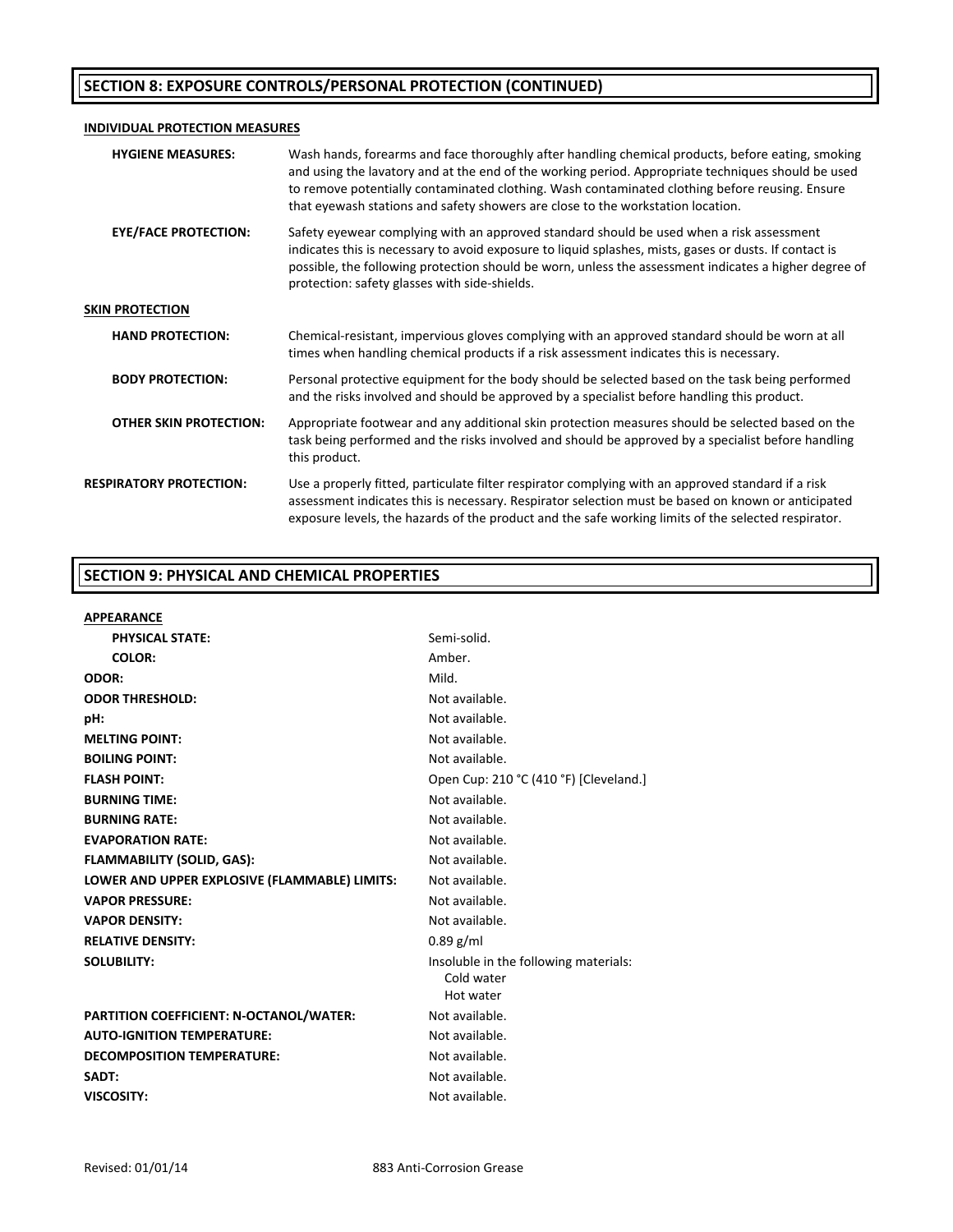### **SECTION 10: STABILITY AND REACTIVITY**

| <b>REACTIVITY:</b>                         | No specific test data related to reactivity available for this product or its ingredients.              |
|--------------------------------------------|---------------------------------------------------------------------------------------------------------|
| <b>CHEMICAL STABILITY:</b>                 | The product is stable.                                                                                  |
| <b>POSSIBILITY OF HAZARDOUS REACTIONS:</b> | Under normal conditions of storage and use, hazardous reactions will not occur.                         |
| <b>CONDITIONS TO AVOID:</b>                | Do not heat above flash point.                                                                          |
| <b>INCOMPATIBLE MATERIALS:</b>             | Reactive or incompatible with the following materials:<br>Oxidizing materials                           |
| <b>HAZARDOUS DECOMPOSITION PRODUCTS:</b>   | Under normal conditions of storage and use, hazardous decomposition products should<br>not be produced. |

### **SECTION 11: TOXICOLOGICAL INFORMATION**

| <b>INFORMATION ON TOXICOLOGICAL EFFECTS</b>                                   |                                                   |                                                                                           |  |
|-------------------------------------------------------------------------------|---------------------------------------------------|-------------------------------------------------------------------------------------------|--|
| <b>ACUTE TOXICITY:</b>                                                        |                                                   | There is no data available.                                                               |  |
| IRRITATION/CORROSION:                                                         |                                                   | There is no data available.                                                               |  |
| <b>SENSITIZATION:</b>                                                         |                                                   | There is no data available.                                                               |  |
| <b>MUTAGENICITY:</b>                                                          |                                                   | There is no data available.                                                               |  |
| <b>CARCINOGENICITY:</b>                                                       |                                                   | There is no data available.                                                               |  |
| <b>REPRODUCTIVE TOXICITY:</b>                                                 |                                                   | There is no data available.                                                               |  |
| <b>TERATOGENICITY:</b>                                                        |                                                   | There is no data available.                                                               |  |
| SPECIFIC TARGET ORGAN TOXICITY (SINGLE EXPOSURE):                             |                                                   | There is no data available.                                                               |  |
| SPECIFIC TARGET ORGAN TOXICITY (REPEATED EXPOSURE):                           |                                                   | There is no data available.                                                               |  |
| <b>ASPIRATION HAZARD:</b>                                                     |                                                   | There is no data available.                                                               |  |
| <b>INFORMATION ON THE LIKELY ROUTES OF EXPOSURE:</b>                          |                                                   | Dermal contact. Eye contact. Ingestion.                                                   |  |
| POTENTIAL ACUTE HEALTH EFFECTS                                                |                                                   |                                                                                           |  |
| <b>EYE CONTACT:</b>                                                           | No known significant effects or critical hazards. |                                                                                           |  |
| <b>INHALATION:</b>                                                            | No known significant effects or critical hazards. |                                                                                           |  |
| <b>SKIN CONTACT:</b>                                                          | No known significant effects or critical hazards. |                                                                                           |  |
| <b>INGESTION:</b>                                                             | No known significant effects or critical hazards. |                                                                                           |  |
| SYMPTOMS RELATED TO THE PHYSICAL, CHEMICAL, AND TOXICOLOGICAL CHARACTERISTICS |                                                   |                                                                                           |  |
| <b>EYE CONTACT:</b>                                                           | No known significant effects or critical hazards. |                                                                                           |  |
| <b>INHALATION:</b>                                                            | No known significant effects or critical hazards. |                                                                                           |  |
| <b>SKIN CONTACT:</b><br>No known significant effects or critical hazards.     |                                                   |                                                                                           |  |
| <b>INGESTION:</b>                                                             | No known significant effects or critical hazards. |                                                                                           |  |
|                                                                               |                                                   | DELAYED AND IMMEDIATE EFFECTS AND ALSO CHRONIC EFFECTS FROM SHORT- AND LONG-TERM EXPOSURE |  |
| <b>SHORT-TERM EXPOSURE:</b>                                                   |                                                   |                                                                                           |  |
| POTENTIAL IMMEDIATE EFFECTS:                                                  | No known significant effects or critical hazards. |                                                                                           |  |
| POTENTIAL DELAYED EFFECTS:                                                    | No known significant effects or critical hazards. |                                                                                           |  |
| LONG-TERM EXPOSURE:                                                           |                                                   |                                                                                           |  |
| POTENTIAL IMMEDIATE EFFECTS:                                                  | No known significant effects or critical hazards. |                                                                                           |  |
| <b>POTENTIAL DELAYED EFFECTS:</b>                                             | No known significant effects or critical hazards. |                                                                                           |  |
| POTENTIAL CHRONIC HEALTH EFFECTS                                              |                                                   |                                                                                           |  |
| <b>GENERAL:</b>                                                               | No known significant effects or critical hazards. |                                                                                           |  |
| <b>CARCINOGENICITY:</b>                                                       | No known significant effects or critical hazards. |                                                                                           |  |
| <b>MUTAGENICITY:</b>                                                          | No known significant effects or critical hazards. |                                                                                           |  |
| <b>TERATOGENICITY:</b>                                                        | No known significant effects or critical hazards. |                                                                                           |  |
| <b>DEVELOPMENTAL EFFECTS:</b>                                                 | No known significant effects or critical hazards. |                                                                                           |  |
| <b>FERTILITY EFFECTS:</b>                                                     | No known significant effects or critical hazards. |                                                                                           |  |
|                                                                               |                                                   |                                                                                           |  |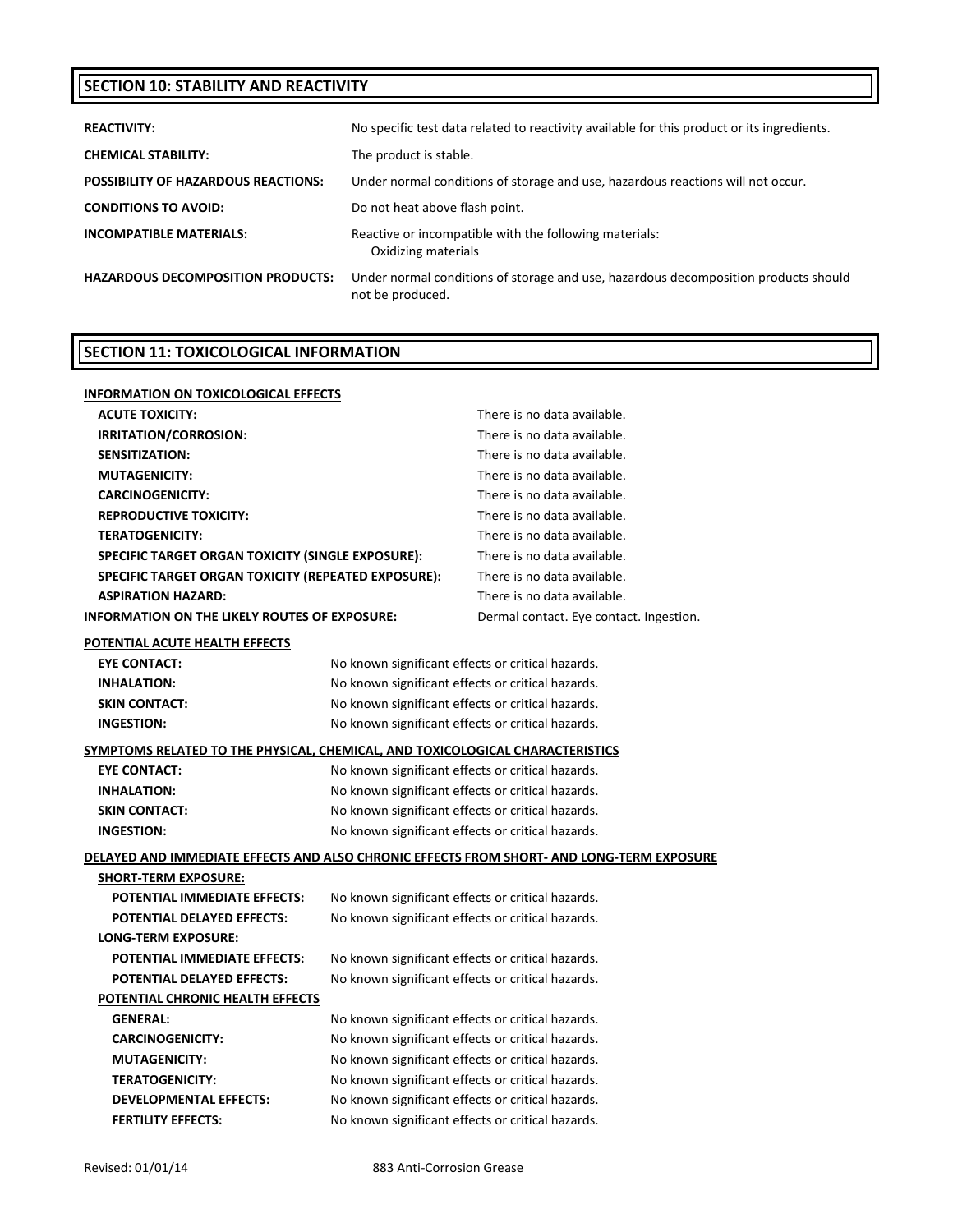#### **NUMERICAL MEASURES OF TOXICITY**

**ACUTE TOXICITY ESTIMATES**

| <b>ROUTE:</b> | <b>ATE VALUE</b>                         |
|---------------|------------------------------------------|
| Orai          | 574545<br>ma/ka<br><b>37434.3 HIRTKE</b> |

| <b>TOXICITY:</b>                                    | There is no data available.                       |
|-----------------------------------------------------|---------------------------------------------------|
| <b>PERSISTENCE AND DEGRADABILITY:</b>               | There is no data available.                       |
| <b>BIOACCUMULATIVE POTENTIAL:</b>                   | There is no data available.                       |
| <b>MOBILITY IN SOIL:</b>                            |                                                   |
| SOIL/WATER PARTITION COEFFICIENT $(K_{\alpha c})$ : | Not available.                                    |
| <b>OTHER ADVERSE EFFECTS:</b>                       | No known significant effects or critical hazards. |
|                                                     |                                                   |

#### **SECTION 13: DISPOSAL CONSIDERATIONS**

**SECTION 12: ECOLOGICAL INFORMATION**

**DISPOSAL METHODS:** The generation of waste should be avoided or minimized wherever possible. Disposal of this product, solutions and any by-products should comply with the requirements of environmental protection and waste disposal legislation and any regional local authority requirements. Dispose of surplus and nonrecyclable products via a licensed waste disposal contractor. Waste should not be disposed of untreated to the sewer unless fully compliant with the requirements of all authorities with jurisdiction. Waste packaging should be recycled. Incineration or landfill should only be considered when recycling is not feasible. This material and its container must be disposed of in a safe way. Empty containers or liners may retain some product residues. Avoid dispersal of spilled material and runoff and contact with soil, waterways, drains and sewers.

#### **SECTION 14: TRANSPORT INFORMATION**

|                                       | <b>DOT CLASSIFICATION</b> | <b>IMDG</b>    | <b>IATA</b>    |
|---------------------------------------|---------------------------|----------------|----------------|
| <b>UN NUMBER:</b>                     | Not regulated.            | Not regulated. | Not regulated. |
| UN PROPER SHIPPING NAME:              | $- - -$                   | $- - -$        | $---$          |
| <b>TRANSPORT HAZARD</b><br>CLASS(ES): | $- - -$                   | $- - -$        | $- - -$        |
| <b>PACKING GROUP:</b>                 | $- - -$                   | $- - -$        | $- - -$        |
| <b>ENVIRONMENTAL HAZARDS:</b>         | No.                       | No.            | No.            |
| <b>ADDITIONAL INFORMATION:</b>        | $- - -$                   | $- - -$        | $- - -$        |

AERG: Not applicable.

**SPECIAL PRECAUTIONS FOR USER: Transport within user's premises**: always transport in closed containers that are upright and secure. Ensure that persons transporting the product know what to do in the event of an accident or spillage.

**TRANSPORT IN BULK ACCORDING TO ANNEX II OF MARPOL 73/78 AND THE IBC CODE:**

Not available.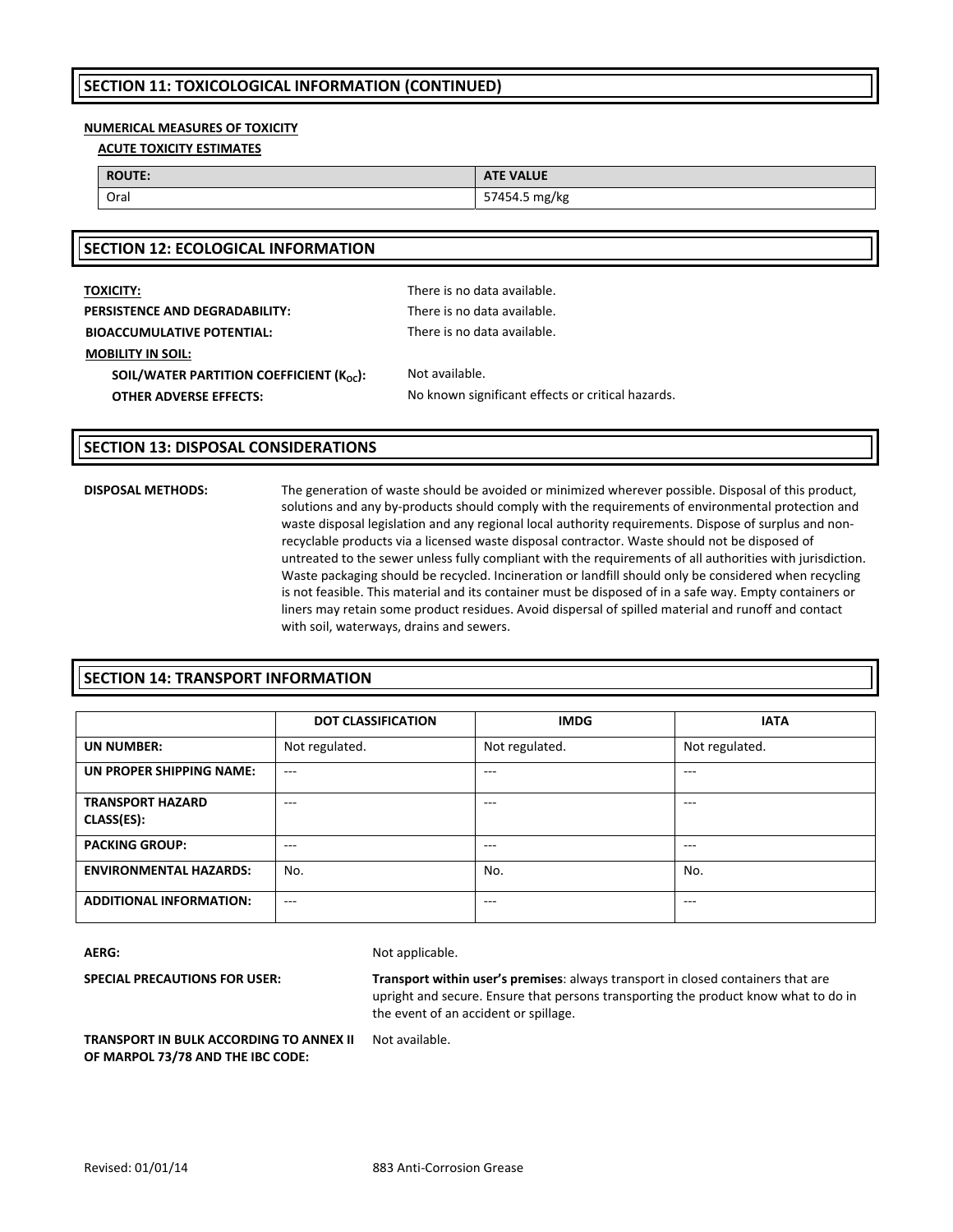#### **SECTION 15: REGULATORY INFORMATION**

| <b>U.S. FEDERAL REGULATIONS:</b>                                                                |                                                                                                                                                                                                                                                                                                                                                             |                                            |             |  |
|-------------------------------------------------------------------------------------------------|-------------------------------------------------------------------------------------------------------------------------------------------------------------------------------------------------------------------------------------------------------------------------------------------------------------------------------------------------------------|--------------------------------------------|-------------|--|
| TSCA 8(a) CDR EXEMPT/PARTIAL EXEMPTION:                                                         |                                                                                                                                                                                                                                                                                                                                                             | Not determined.                            |             |  |
| <b>UNITED STATES INVENTORY (TSCA 8b):</b>                                                       |                                                                                                                                                                                                                                                                                                                                                             | All components are listed or exempted.     |             |  |
| <b>CLEAN AIR ACT SECTION 112(b) HAZARDOUS AIR</b><br><b>POLLUTANTS (HAPs):</b>                  |                                                                                                                                                                                                                                                                                                                                                             | Not listed.                                |             |  |
| <b>CLEAN AIR ACT SECTION 602 CLASS I SUBSTANCES:</b>                                            |                                                                                                                                                                                                                                                                                                                                                             | Not listed.                                |             |  |
| <b>CLEAN AIR ACT SECTION 602 CLASS II SUBSTANCES:</b>                                           |                                                                                                                                                                                                                                                                                                                                                             | Not listed.                                |             |  |
| DEA LIST I CHEMICALS (PRECURSOR CHEMICALS):                                                     |                                                                                                                                                                                                                                                                                                                                                             | Not listed.                                |             |  |
| DEA LIST II CHEMICALS (ESSENTIAL CHEMICALS):                                                    |                                                                                                                                                                                                                                                                                                                                                             | Not listed.                                |             |  |
| SARA 302/304<br><b>COMPOSITION/INFORMATION ON INGREDIENTS:</b><br><b>SARA 304 RQ:</b>           |                                                                                                                                                                                                                                                                                                                                                             | No products were found.<br>Not applicable. |             |  |
| <b>SARA 311/312</b><br><b>CLASSIFICATION:</b><br><b>COMPOSITION/INFORMATION ON INGREDIENTS:</b> |                                                                                                                                                                                                                                                                                                                                                             | No products were found.<br>Not applicable. |             |  |
| <b>STATE REGULATIONS</b>                                                                        |                                                                                                                                                                                                                                                                                                                                                             |                                            |             |  |
| <b>MASSACHUSETTS:</b>                                                                           | None of the components are listed.                                                                                                                                                                                                                                                                                                                          |                                            |             |  |
| <b>NEW YORK:</b>                                                                                | None of the components are listed.                                                                                                                                                                                                                                                                                                                          |                                            |             |  |
| <b>NEW JERSEY:</b>                                                                              | The following components are listed:<br>Distillates (petroleum), hydro-treated heavy naphthenic                                                                                                                                                                                                                                                             |                                            |             |  |
| PENNSYLVANIA:                                                                                   | None of the components are listed.                                                                                                                                                                                                                                                                                                                          |                                            |             |  |
| <b>CALIFORNIA PROP. 65</b>                                                                      | No products were found.                                                                                                                                                                                                                                                                                                                                     |                                            |             |  |
| <b>INTERNATIONAL REGULATIONS</b>                                                                |                                                                                                                                                                                                                                                                                                                                                             |                                            |             |  |
| <b>INTERNATIONAL LISTS:</b>                                                                     | Australia inventory (AICS): All components listed or exempted.<br>China inventory (IECSC): All components are listed or exempted.<br>Korea inventory: All components are listed or exempted.<br>New Zealand Inventory of Chemicals (NZIoC): All components are listed or exempted.<br>Philippines inventory (PICCS): All components are listed or exempted. |                                            |             |  |
| <b>CHEMICAL WEAPONS CONVENTION LIST SCHEDULE I CHEMICALS:</b>                                   |                                                                                                                                                                                                                                                                                                                                                             |                                            | Not listed. |  |
| <b>CHEMICAL WEAPONS CONVENTION LIST SCHEDULE II CHEMICALS:</b>                                  |                                                                                                                                                                                                                                                                                                                                                             |                                            | Not listed. |  |
| <b>CHEMICAL WEAPONS CONVENTION LIST SCHEDULE III CHEMICALS:</b>                                 |                                                                                                                                                                                                                                                                                                                                                             |                                            | Not listed. |  |

Petroleum components contained in this product meet the IP 346 criteria of less than 3 percent DMSO ‐ extractable components

| <b>SECTION 16: OTHER INFORMATION</b>          |                                                       |                            |  |  |
|-----------------------------------------------|-------------------------------------------------------|----------------------------|--|--|
|                                               | <b>HAZARDOUS MATERIAL INFORMATION SYSTEM (U.S.A.)</b> |                            |  |  |
| Health: $0*$                                  | Flammability: 1                                       | <b>Physical Hazards: 0</b> |  |  |
| NATIONAL FIRE PROTECTION ASSOCIATION (U.S.A.) |                                                       |                            |  |  |

**Health: 0 Flammability: 1 Instability: 0**

Caution: HMIS® and NFPA ratings are based on a 0‐4 rating scale, with 0 representing minimal hazards or risks, and 4 representing significant hazards or risks.

The customer is responsible for determining the PPE code for this material.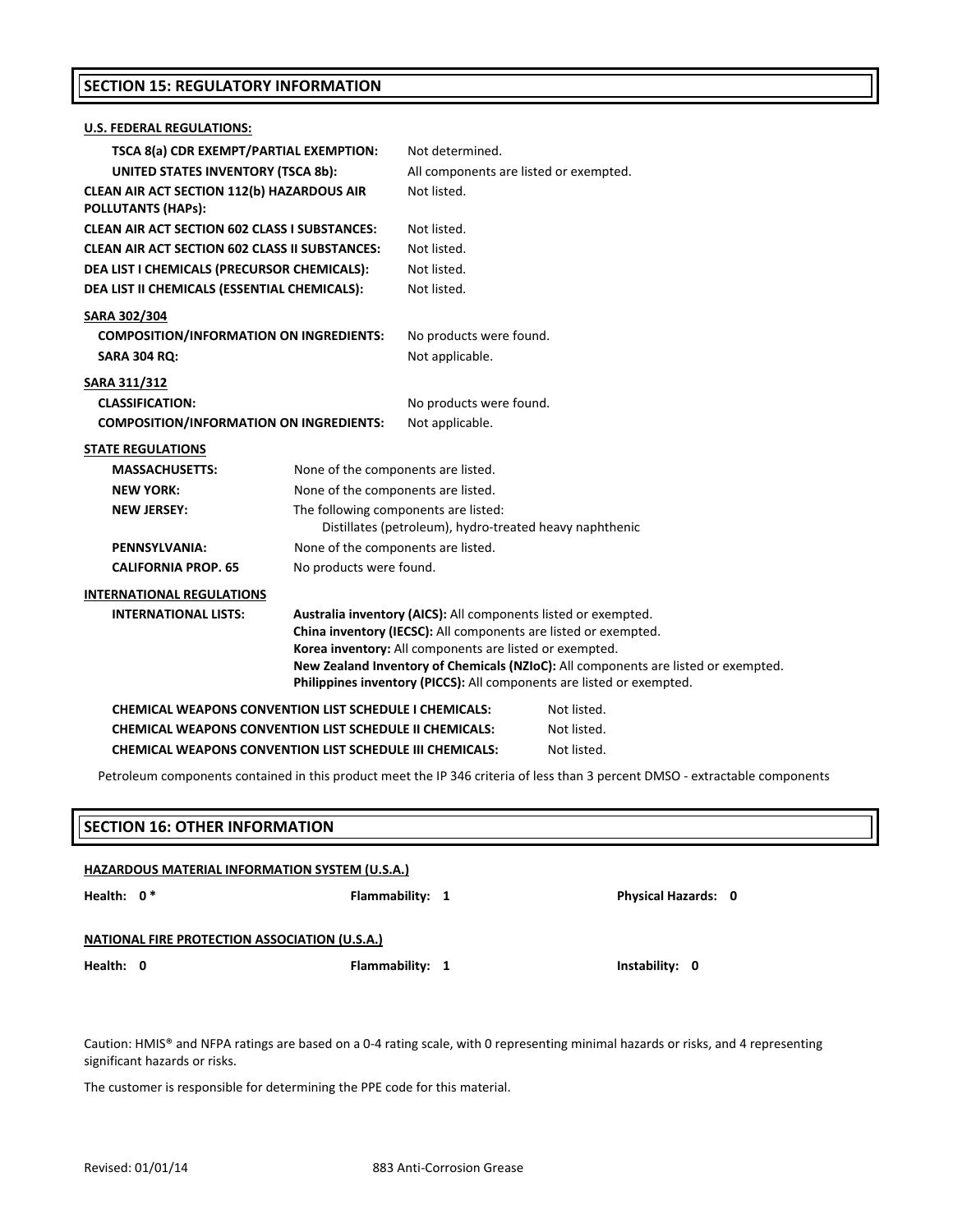#### **SECTION 16: OTHER INFORMATION (CONTINUED)**

| <b>HISTORY</b>               |                                                                                                                                                              |
|------------------------------|--------------------------------------------------------------------------------------------------------------------------------------------------------------|
| DATE ISSUE (MM/DD/YYYY):     | 01/01/2014                                                                                                                                                   |
| <b>VERSION:</b>              | 1                                                                                                                                                            |
| <b>REVISED SECTION(S):</b>   | Not applicable.                                                                                                                                              |
|                              |                                                                                                                                                              |
|                              |                                                                                                                                                              |
| <b>KEY TO ABBREVIATIONS:</b> | ATE = Acute Toxicity Estimate                                                                                                                                |
|                              | BCF = Bio-concentration Factor                                                                                                                               |
|                              | GHS = Globally Harmonized System of Classification and Labelling of Chemicals                                                                                |
|                              | IATA = International Air Transport Association                                                                                                               |
|                              | IBC = Intermediate Bulk Container                                                                                                                            |
|                              | IMDG = International Maritime Dangerous Code                                                                                                                 |
|                              | LogPow = logarithm of the octanol/water partition coefficient<br>MARPOL 73/78 = International Convention for the Prevention of Pollution from Ships, 1973 as |
|                              | modified by the Protocol of 1978. ("Marpol" = marine pollution)                                                                                              |
|                              | $UN = United Nations$                                                                                                                                        |
|                              |                                                                                                                                                              |

#### **NOTICE TO THE READER:**

To the best of our knowledge, the information contained herein is accurate. However, neither the above‐named supplier, nor any of its subsidiaries, assumes any liability whatsoever for the accuracy or completeness of the information contained herein.

Final determination of suitability of any material is the sole responsibility of the user. All materials may present unknown hazards and should be used with caution. Although certain hazards are described herein, we cannot guarantee that these are the only hazards that exist.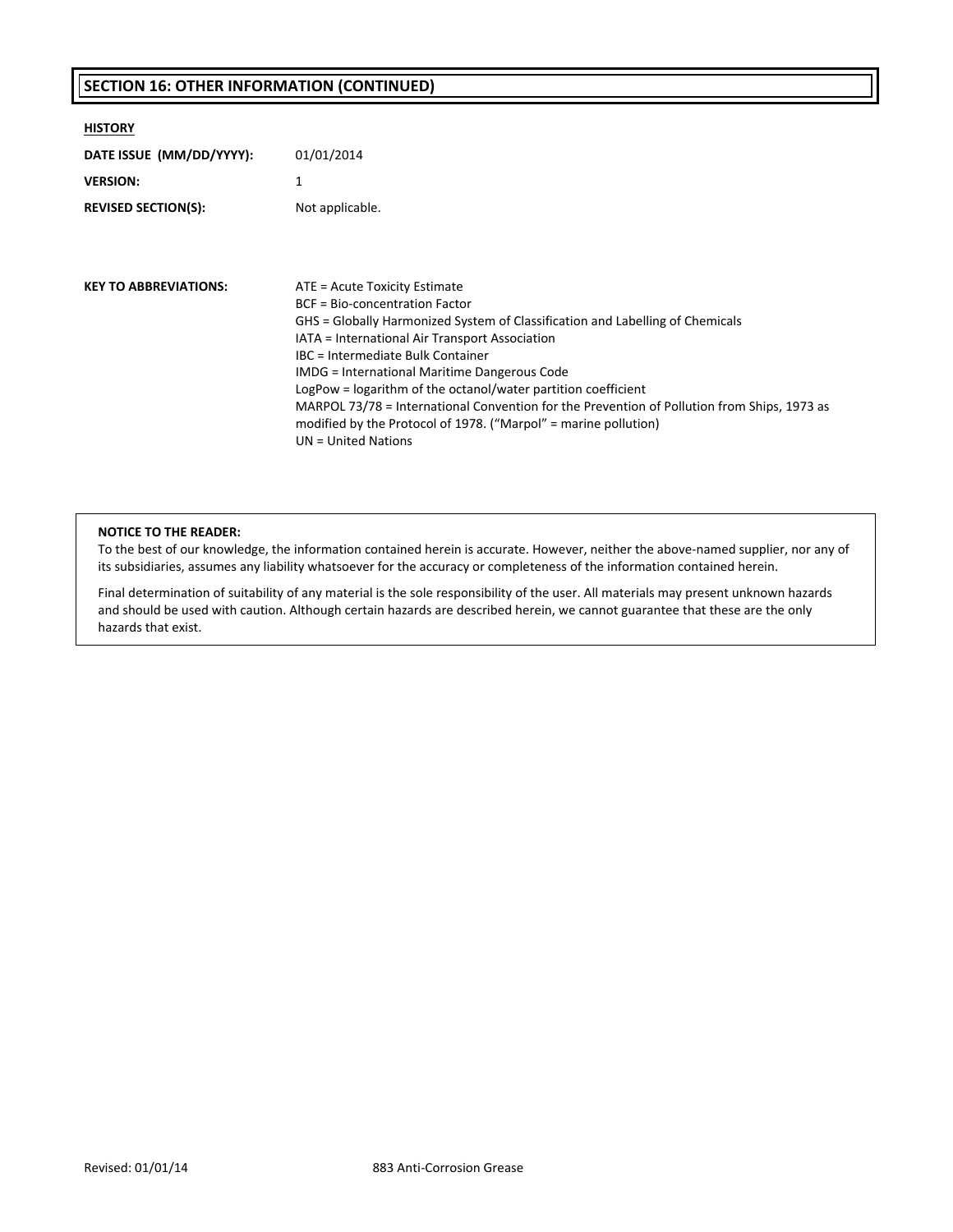



# **Penetrating Dielectric Lubricant**

### **SECTION 1. IDENTIFICATION**

**Product Identifier** Penetrating Dielectric Lubricant **Part number** 500-55 **Recommended Use Product Family** Mixture **Supplier Identifier Tectran** Corrosion inhibitor. **Restrictions on Use** None known.

### **SECTION 2. HAZARD IDENTIFICATION**

#### **Classification**

**Label Elements** Flammable aerosol - Category 2; Gas under pressure - Compressed gas



Warning Flammable aerosol. Pressurized container: may burst if heated. Contains gas under pressure; may explode if heated. Keep away from heat, sparks, open flames, and hot surfaces. – No smoking. Do not spray on an open flame or other ignition source. Do not pierce or burn, even after use. Pressurized container: Do not pierce or burn, even after use. Protect from sunlight. Do not expose to temperatures exceeding 50 °C (122 °F). Store in a well-ventilated place.

### **SECTION 3. COMPOSITION/INFORMATION ON INGREDIENTS**

| Mixture:                                    |            |           |                          |  |
|---------------------------------------------|------------|-----------|--------------------------|--|
| <b>Chemical Name</b>                        | CAS No.    | %         | <b>Other Identifiers</b> |  |
| Mineral oil                                 | 64742-65-0 | 60-100    |                          |  |
| Petroleum gases, liquefied                  | 68476-85-7 | $15 - 20$ |                          |  |
| Kerosine (petroleum), hydrodesulfurized     | 64742-81-0 | $5 - 10$  |                          |  |
| Zinc dinonylnaphthalenesulfonate            | 28016-00-4 | $1 - 5$   |                          |  |
| Calcium alkylnaphthalene sulfonate          | 57855-77-3 | $1 - 5$   |                          |  |
| Distillates (petroleum), hydrotreated light | 64742-47-8 | $1 - 5$   |                          |  |

SDS No.: Date of Preparation: 500-55 February 03, 2016 Product Identifier: Penetrating Dielectric Lubricant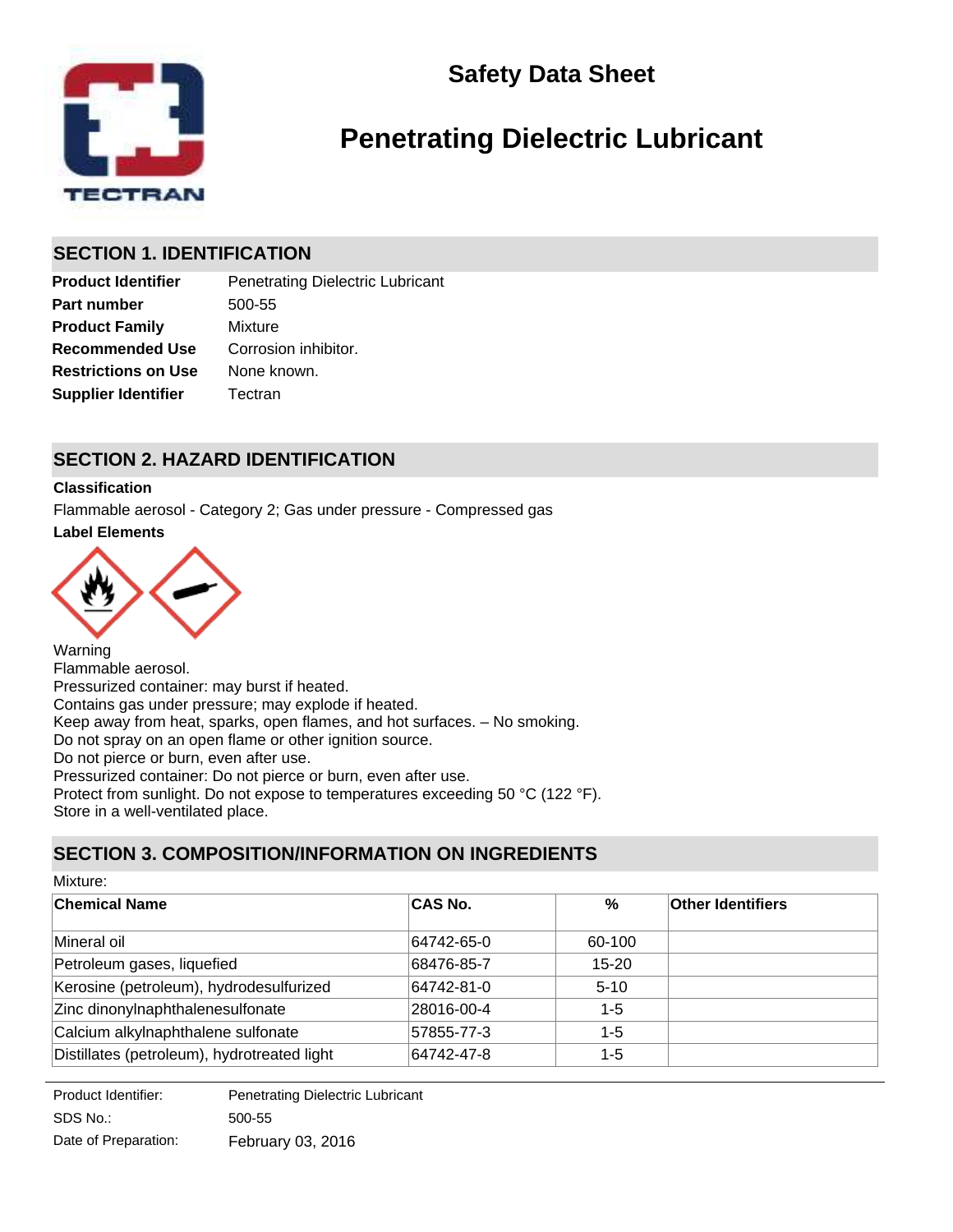### **SECTION 4. FIRST-AID MEASURES**

### **First-aid Measures**

### **Inhalation**

Remove source of exposure or move to fresh air. Keep at rest in a position comfortable for breathing. Get medical advice or attention if you feel unwell or are concerned.

### **Skin Contact**

Wash gently and thoroughly with lukewarm, gently flowing water and mild soap for 5 minutes. Get medical advice or attention if you feel unwell or are concerned.

### **Eye Contact**

Immediately rinse the contaminated eye(s) with lukewarm, gently flowing water for 15-20 minutes, while holding the eyelid(s) open. Remove contact lenses, if present and easy to do. Take care not to rinse contaminated water into the unaffected eye or onto the face. If eye irritation persists, get medical advice or attention.

#### **Ingestion**

Get medical advice or attention if you feel unwell or are concerned.

### **SECTION 5. FIRE-FIGHTING MEASURES**

#### **Extinguishing Media**

#### **Suitable Extinguishing Media**

Carbon dioxide, dry chemical powder or appropriate foam. Use water to keep non-leaking, fire-exposed containers cool.

#### **Unsuitable Extinguishing Media**

DO NOT use water or water-based extinguishing agents.

#### **Specific Hazards Arising from the Product**

Closed containers may rupture violently when heated releasing contents. Contains gas under pressure; may explode if heated. Flammable aerosol. May accumulate in hazardous amounts in low-lying areas especially inside confined spaces, resulting in a fire hazard. May travel a considerable distance to a source of ignition and flash back to a leak or open container.

Fumes and smoke.

#### **Special Protective Equipment and Precautions for Fire-fighters**

Evacuate area. Fight fire from a safe distance or a protected location.

### **SECTION 6. ACCIDENTAL RELEASE MEASURES**

#### **Personal Precautions, Protective Equipment, and Emergency Procedures**

Evacuate the area immediately. Isolate the hazard area. Keep out unnecessary and unprotected personnel. May accumulate in hazardous amounts in low-lying areas especially inside confined spaces, if ventilation is not sufficient. Remove or isolate incompatible materials as well as other hazardous materials.

#### **Environmental Precautions**

If the spill is inside a building, prevent product from entering drains, ventilation systems and confined areas. Do not allow into any sewer, on the ground or into any waterway.

#### **Methods and Materials for Containment and Cleaning Up**

Contain and soak up spill with absorbent that does not react with spilled product. Place used absorbent into suitable, covered, labelled containers for disposal.

### **SECTION 7. HANDLING AND STORAGE**

#### **Precautions for Safe Handling**

It is good practice to: avoid breathing product; avoid skin and eye contact and wash hands after handling. Do not puncture or incinerate container even when empty. Do not spray on an open flame or other ignition source. Do not

| Product Identifier:  | Penetrating Dielectric Lubricant |
|----------------------|----------------------------------|
| SDS No.:             | 500-55                           |
| Date of Preparation: | February 03, 2016                |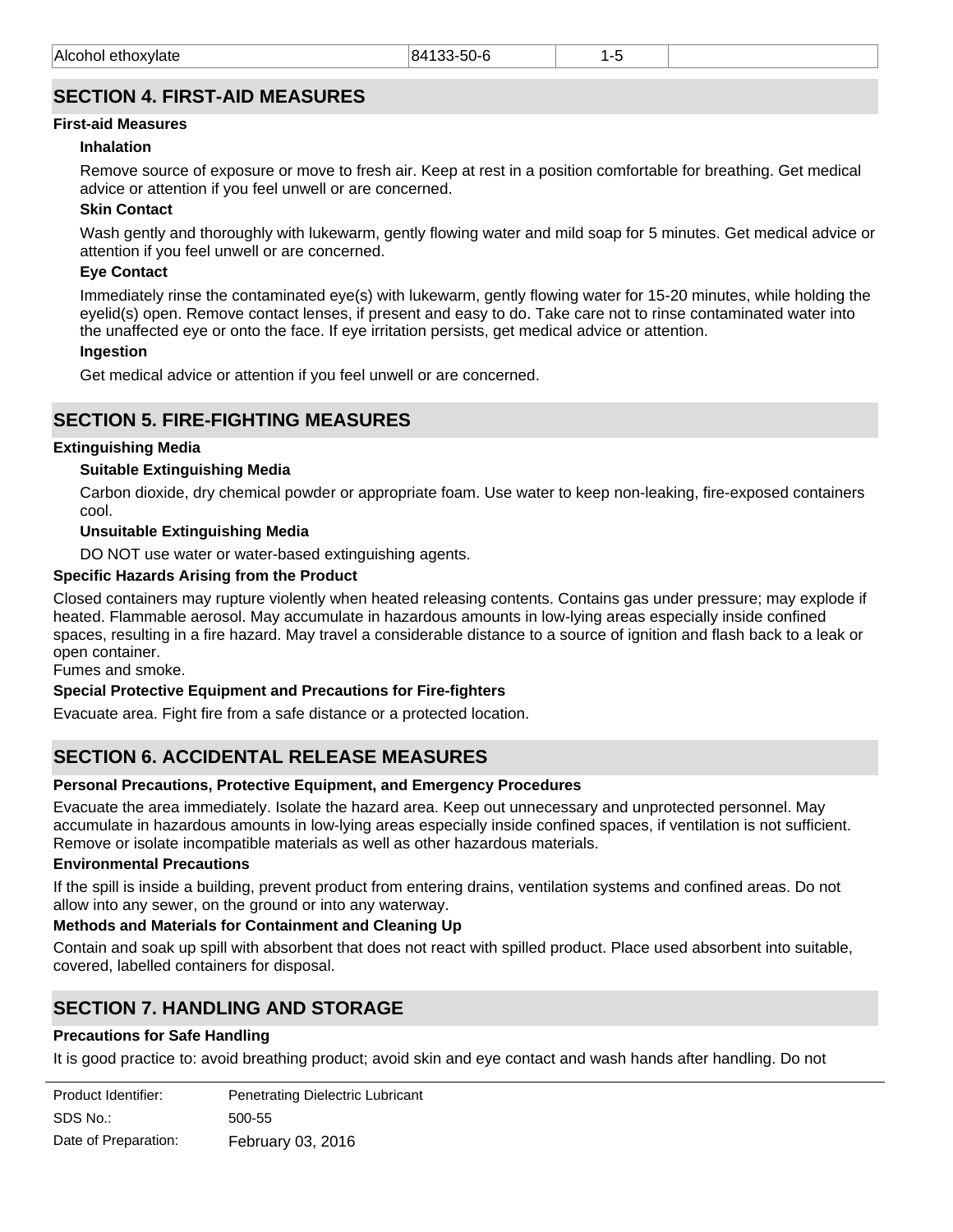puncture or incinerate container even when empty. Do not spray on an open flame or other ignition source. Do not pierce or burn container, even after use. Keep away from heat, hot surfaces, sparks, open flames and other ignition sources. No smoking.

#### **Conditions for Safe Storage**

Store in an area that is: cool, dry, well-ventilated, out of direct sunlight and away from heat and ignition sources.

### **SECTION 8. EXPOSURE CONTROLS/PERSONAL PROTECTION**

#### **Control Parameters**

|                                                | <b>ACGIH® TLV®</b> |                 | <b>OSHA PEL</b> |                 |
|------------------------------------------------|--------------------|-----------------|-----------------|-----------------|
| <b>Chemical Name</b>                           | <b>TWA</b>         | <b>STEL [C]</b> | TWA             | Ceiling         |
| Distillates (petroleum), hydrotreated<br>light | 200 mg/m3 A3       | Not established | Not established | Not established |

#### **Appropriate Engineering Controls**

Sufficient mechanical ventilation to maintain exposures below the TLV. Under normal conditions of use, general ventilation should be satisfactory. Local ventilation is recommended if the product is misted or used in a confined space or if the TLV is exceeded. Make up air should always be supplied to balance air exhausted. Provide eyewash in work area, if contact or splash hazard exists.

#### **Individual Protection Measures**

#### **Eye/Face Protection**

Not required but it is good practice to wear safety glasses or chemical safety goggles.

#### **Skin Protection**

Wear chemical protective clothing e.g. gloves, aprons, boots.

#### **Respiratory Protection**

Not normally required if product is used as directed.

### **SECTION 9. PHYSICAL AND CHEMICAL PROPERTIES**

#### **Basic Physical and Chemical Properties**

| Appearance                                                   | Red Aerosol.                                      |
|--------------------------------------------------------------|---------------------------------------------------|
| Odour                                                        | Characteristic                                    |
| <b>Odour Threshold</b>                                       | Not available                                     |
| рH                                                           | Not applicable                                    |
| <b>Melting Point/Freezing Point</b>                          | Not available (melting); Not available (freezing) |
| <b>Initial Boiling Point/Range</b>                           | Not available                                     |
| <b>Flash Point</b>                                           | $>$ 127 °C (closed cup)                           |
| <b>Evaporation Rate</b>                                      | Not available                                     |
| <b>Flammability (solid, gas)</b>                             | Flammable aerosol                                 |
| <b>Upper/Lower Flammability or</b><br><b>Explosive Limit</b> | 6.0% (upper); 1.0% (lower)                        |
| <b>Vapour Pressure</b>                                       | Not available                                     |
| Vapour Density (air $= 1$ )                                  | > 1.0                                             |
| <b>Relative Density (water = 1)</b>                          | 0.859                                             |
| <b>Solubility</b>                                            | Not available in water                            |
| <b>Partition Coefficient,</b><br>n-Octanol/Water (Log Kow)   | Not available                                     |
| <b>Auto-ignition Temperature</b>                             | 229 °C (Kerosine (petroleum), hydrodesulfurized)  |
| <b>Decomposition Temperature</b>                             | Not available                                     |
| <b>Viscosity</b>                                             | 28.59 centistokes at 40°C (kinematic)             |
|                                                              |                                                   |

**Product Identifier:** SDS No.: Date of Preparation: 500-55 February 03, 2016 Penetrating Dielectric Lubricant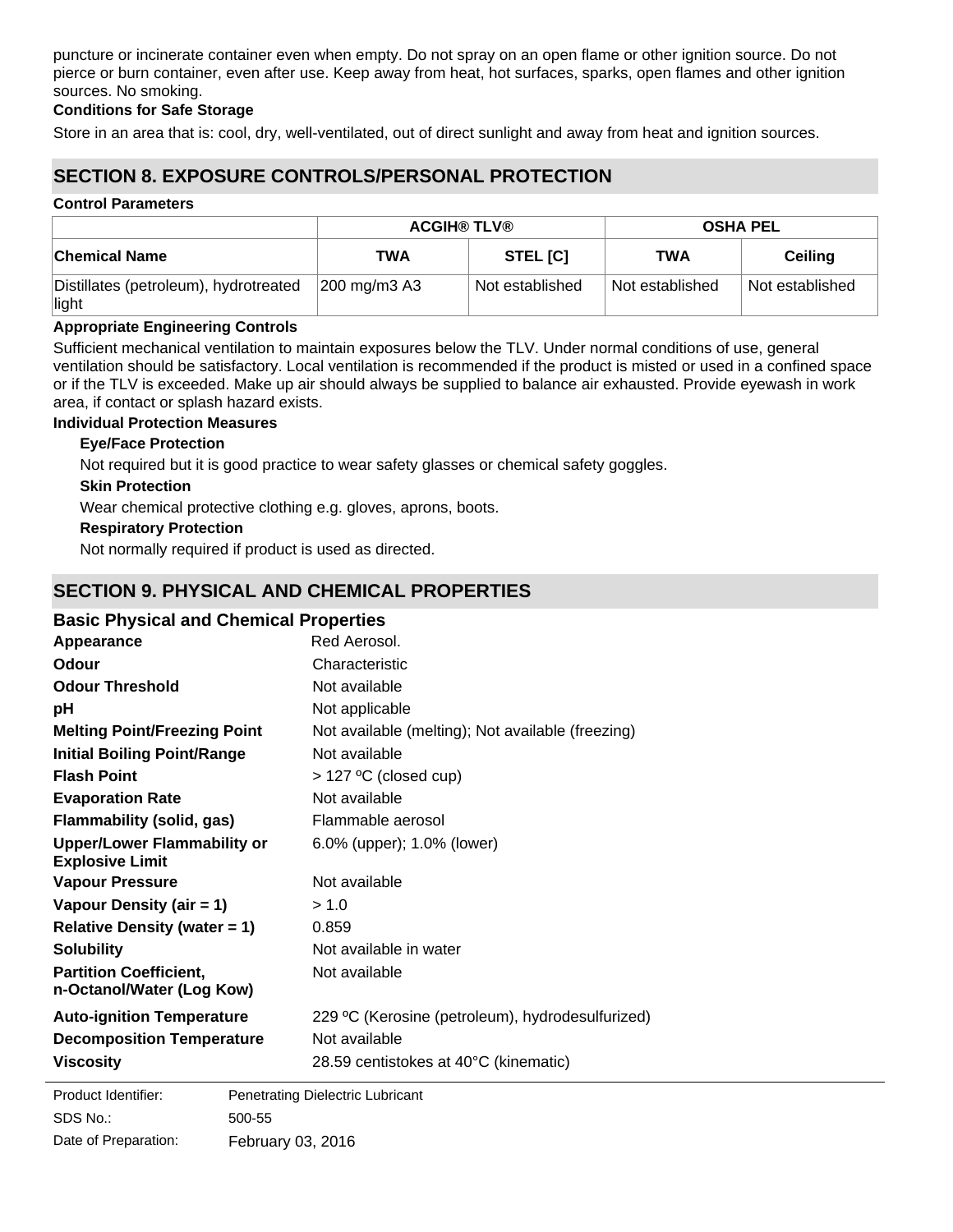### **SECTION 10. STABILITY AND REACTIVITY**

#### **Reactivity**

Not reactive under normal conditions of use.

#### **Chemical Stability**

Stable at ambient temperatures and pressures.

#### **Possibility of Hazardous Reactions**

None expected under normal conditions of storage and use.

#### **Conditions to Avoid**

Open flames, sparks, static discharge, heat and other ignition sources.

#### **Incompatible Materials**

Oxidizing agents (e.g. peroxides).

#### **Hazardous Decomposition Products**

Fumes and smoke may be generated.

### **SECTION 11. TOXICOLOGICAL INFORMATION**

Information presented below is for the entire product, unless otherwise specified.

#### **Likely Routes of Exposure**

Inhalation; Skin contact; Eye contact; Ingestion.

### **Acute Toxicity**

| <b>Chemical Name</b>                       | <b>LC50</b>                                | LD50 (oral)          | LD50 (dermal)           |
|--------------------------------------------|--------------------------------------------|----------------------|-------------------------|
| Calcium alkylnaphthalene<br>sulfonate      | $> 18000$ mg/m3 (rat)<br>(1-hour exposure) | $>$ 5000 mg/kg (rat) | $>$ 20 mg/kg (rabbit)   |
| Mineral oil                                | Not available                              | $> 5000$ mg/kg (rat) | $>$ 5000 mg/kg (rabbit) |
| Kerosine (petroleum),<br>hydrodesulfurized | $> 5200$ mg/m3 (rat) (4-hour<br>exposure)  | $> 5000$ mg/kg (rat) | $>$ 2000 mg/kg (rabbit) |
| Alcohol ethoxylate                         | Not available                              | $2100$ mg/kg (rat)   | Not available           |

#### **Skin Corrosion/Irritation**

There is limited evidence of mild irritation.

#### **Serious Eye Damage/Irritation**

There is limited evidence of mild irritation.

#### **STOT (Specific Target Organ Toxicity) - Single Exposure**

#### **Inhalation**

May cause nose and throat irritation.

#### **Skin Absorption**

No information was located.

#### **Ingestion**

Ingestion can cause gastrointestinal irritation, nausea, vomiting, and diarrhea.

| Product Identifier:  | <b>Penetrating Dielectric Lubricant</b> |
|----------------------|-----------------------------------------|
| SDS No.:             | 500-55                                  |
| Date of Preparation: | February 03, 2016                       |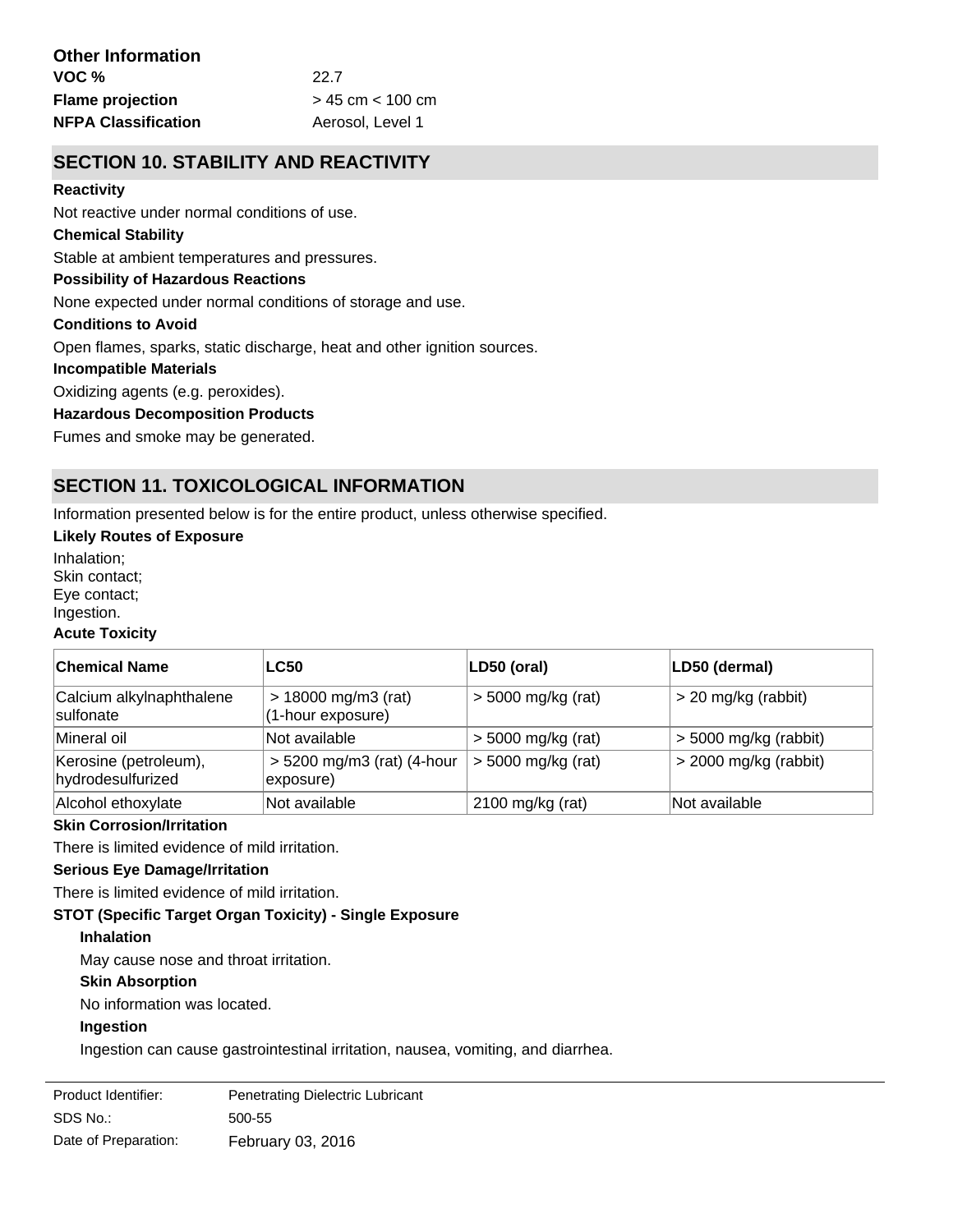#### **Aspiration Hazard**

Not known to be an aspiration hazard.

**STOT (Specific Target Organ Toxicity) - Repeated Exposure**

No information was located.

#### **Respiratory and/or Skin Sensitization**

Not known to be a respiratory sensitizer. Not known to be a skin sensitizer.

#### **Carcinogenicity**

| <b>Chemical Name</b>                           | <b>ACGIH®</b> | <b>IARC</b> | <b>NTP</b>        | <b>OSHA</b> |
|------------------------------------------------|---------------|-------------|-------------------|-------------|
| Distillates (petroleum),<br>hydrotreated light | A3            | Group 3     | Not Listed        | lNot Listed |
| Mineral oil                                    | A4            | Group 3     | <b>Not Listed</b> | Not Listed  |
| Petroleum gases, liquefied                     | Not Listed    | Not Listed  | Not Listed        | Not Listed  |

Not known to cause cancer.

Key to Abbreviations

ACGIH® = American Conference of Governmental Industrial Hygienists. A3 = Animal carcinogen. A4 = Not classifiable as a human carcinogen.

IARC = International Agency for Research on Cancer. Group 3 = Not classifiable as to its carcinogenicity to humans. No information was located for: Development of Offspring, Sexual Function and Fertility, Effects on or via Lactation, Germ Cell Mutagenicity, Interactive Effects

### **SECTION 12. ECOLOGICAL INFORMATION**

This section is not required by WHMIS. This section is not required by OSHA HCS 2012.

### **SECTION 13. DISPOSAL CONSIDERATIONS**

#### **Disposal Methods**

Empty containers retain product residue. Follow label warnings even if container appears to be empty. Do not reuse empty containers. The container for this product can present explosion or fire hazards, even when emptied. Do not cut, puncture, or weld on or near this container. Dispose of contents and container in accordance with local, regional, national and international regulations.

### **SECTION 14. TRANSPORT INFORMATION**

| <b>Regulation</b>                            | UN No.                              | <b>Proper Shipping Name</b>                                                                                    | <b>Transport Hazard</b><br>Class(es) | <b>Packing</b><br>Group |
|----------------------------------------------|-------------------------------------|----------------------------------------------------------------------------------------------------------------|--------------------------------------|-------------------------|
| Canadian TDG                                 | UN1950                              | Aerosols                                                                                                       | 2.1                                  | $- - -$                 |
| IUS DOT                                      | <b>UN1950</b>                       | Aerosols                                                                                                       | 2.1                                  | ---                     |
| IMDG (Marine)                                | UN1950                              | Aerosols                                                                                                       | 2.1                                  | ---                     |
| IATA (Air)                                   | UN1950                              | Aerosols, flammable                                                                                            | 2.1                                  | $- - -$                 |
| <b>Special Precautions</b><br>Not applicable |                                     |                                                                                                                |                                      |                         |
|                                              |                                     | Transport in Bulk According to Annex II of MARPOL 73/78 and the IBC Code                                       |                                      |                         |
| Not applicable                               |                                     |                                                                                                                |                                      |                         |
| Guide No.                                    | Emergency Response 126 EmS F-D, S-U |                                                                                                                |                                      |                         |
| <b>Other Information</b>                     |                                     | ICAO/IATA PI Y203/203<br>Product may ship as LTD QTY if TDG, ICAO/IATA or IMDG Limited Quantity provisions are |                                      |                         |

SDS No.: Date of Preparation: 500-55 February 03, 2016 Product Identifier: Penetrating Dielectric Lubricant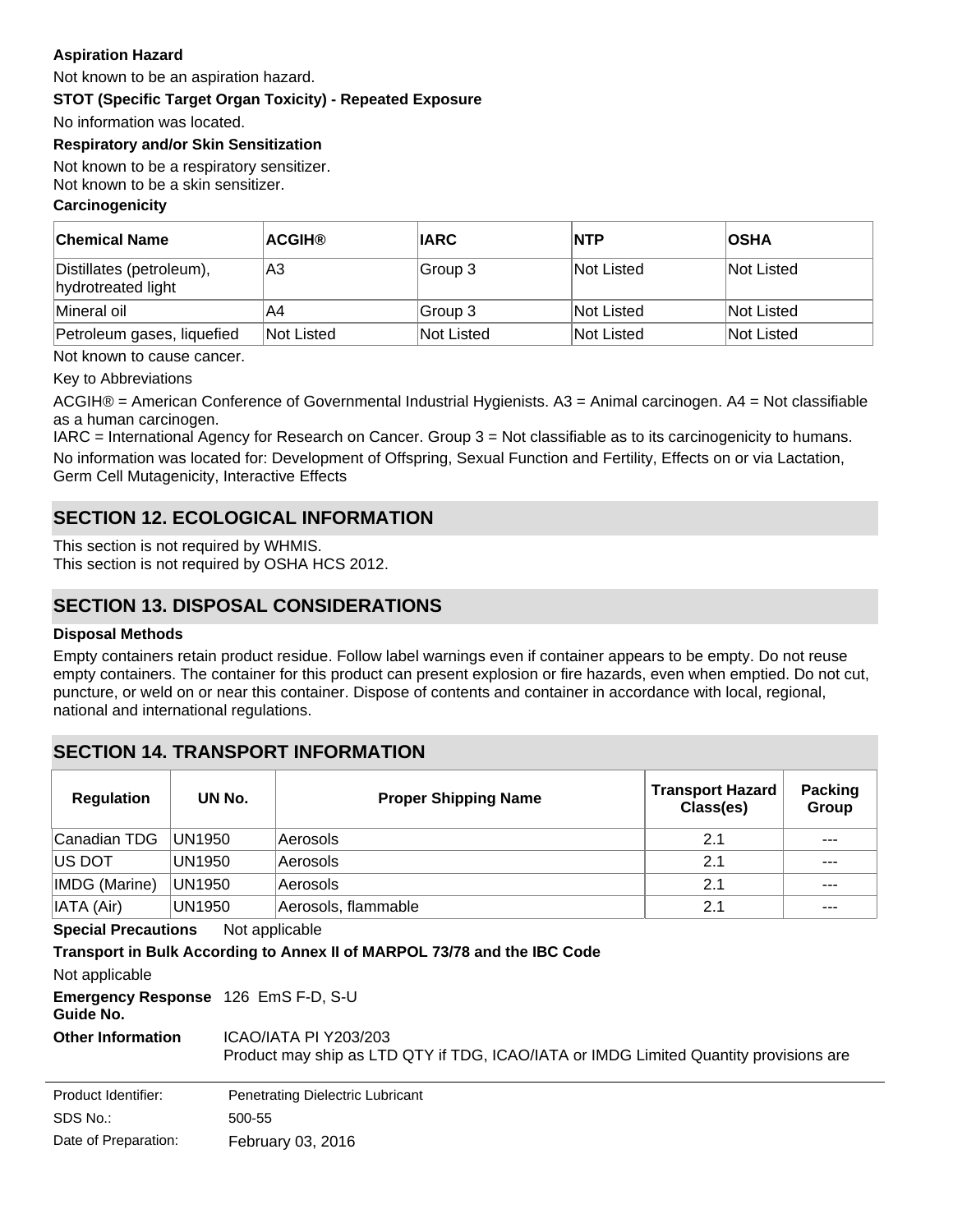### **SECTION 15. REGULATORY INFORMATION**

#### **Safety, Health and Environmental Regulations**

### **Canada**

### **Domestic Substances List (DSL) / Non-Domestic Substances List (NDSL)**

All ingredients are listed on the DSL/NDSL.

#### **CEPA - National Pollutant Release Inventory (NPRI)**

(Distillates (petroleum), hydrotreated light) Part 5.

#### **USA**

### **Toxic Substances Control Act (TSCA) Section 8(b)**

All ingredients are listed on the TSCA Inventory.

**Additional USA Regulatory Lists**

CERCLA: Not applicable. SARA Title III - Section 302: Not applicable. SARA Title III - Section 313: Not applicable. California Proposition 65: Not applicable. Massachusetts Right To Know: Not applicable. New Jersey Right To Know. (Petroleum gases, liquefied) Pennsylvania Right To Know. (Petroleum gases, liquefied)

### **SECTION 16. OTHER INFORMATION**

| <b>NFPA Rating</b>                               | Health - 1<br><b>Flammability - 2</b>                                                                                                                                                                                                                                                                                                                                                                                                                                                                                                                                                                                                                                                                                                                                                                                                                                                                                                                                                | Instability - 0                                                                                                                                                       |  |
|--------------------------------------------------|--------------------------------------------------------------------------------------------------------------------------------------------------------------------------------------------------------------------------------------------------------------------------------------------------------------------------------------------------------------------------------------------------------------------------------------------------------------------------------------------------------------------------------------------------------------------------------------------------------------------------------------------------------------------------------------------------------------------------------------------------------------------------------------------------------------------------------------------------------------------------------------------------------------------------------------------------------------------------------------|-----------------------------------------------------------------------------------------------------------------------------------------------------------------------|--|
|                                                  | Kerosine (petroleum), hydrodesulfurized<br><b>Based on</b>                                                                                                                                                                                                                                                                                                                                                                                                                                                                                                                                                                                                                                                                                                                                                                                                                                                                                                                           |                                                                                                                                                                       |  |
| <b>SDS Prepared By</b>                           | <b>Regulatory Compliance</b>                                                                                                                                                                                                                                                                                                                                                                                                                                                                                                                                                                                                                                                                                                                                                                                                                                                                                                                                                         |                                                                                                                                                                       |  |
| <b>Date of Preparation</b>                       | February 03, 2016                                                                                                                                                                                                                                                                                                                                                                                                                                                                                                                                                                                                                                                                                                                                                                                                                                                                                                                                                                    |                                                                                                                                                                       |  |
| <b>Key to Abbreviations</b><br><b>References</b> | ACGIH® = American Conference of Governmental Hygienists<br>CANUTEC = Canadian Transport Emergency Centre<br>CAS = Chemical Abstract Service<br>CCOHS = Canadian Centre for Occupational Health & Safety<br>$CNS = Central$ nervous system<br><b>GESTIS = GESTIS Substance Database</b><br>HSDB® = Hazardous Substances Data Bank<br>IARC = International Agency for Research on Cancer<br>ICAO = International Civil Aviation Organization<br>IMDG = International Maritime Dangerous Goods Code<br>$LC = Lethal concentration$<br>$LC = Lethal dose$<br>NFPA = National Fire Protection Association<br>NTP = National Toxicology Program<br>OSHA = US Occupational Safety and Health Administration<br>$PPM = Parts per million$<br>RTECS® = Registry of Toxic Effects of Chemical Substances<br>STEL = Short term exposure limit<br>TDG = Transportation of Dangerous Goods Regulations (Canada)<br>$TWA = Time weighted average$<br>Material safety data sheet from manufacturer. | CHEMINFO database. Canadian Centre for Occupational Health and Safety (CCOHS).<br>HSDB® database. US National Library of Medicine. Available from Canadian Centre for |  |
|                                                  | Occupational Health and Safety (CCOHS).                                                                                                                                                                                                                                                                                                                                                                                                                                                                                                                                                                                                                                                                                                                                                                                                                                                                                                                                              |                                                                                                                                                                       |  |
| Product Identifier:                              | Penetrating Dielectric Lubricant                                                                                                                                                                                                                                                                                                                                                                                                                                                                                                                                                                                                                                                                                                                                                                                                                                                                                                                                                     |                                                                                                                                                                       |  |
| SDS No.:                                         | 500-55                                                                                                                                                                                                                                                                                                                                                                                                                                                                                                                                                                                                                                                                                                                                                                                                                                                                                                                                                                               |                                                                                                                                                                       |  |
| Date of Preparation:                             | February 03, 2016                                                                                                                                                                                                                                                                                                                                                                                                                                                                                                                                                                                                                                                                                                                                                                                                                                                                                                                                                                    |                                                                                                                                                                       |  |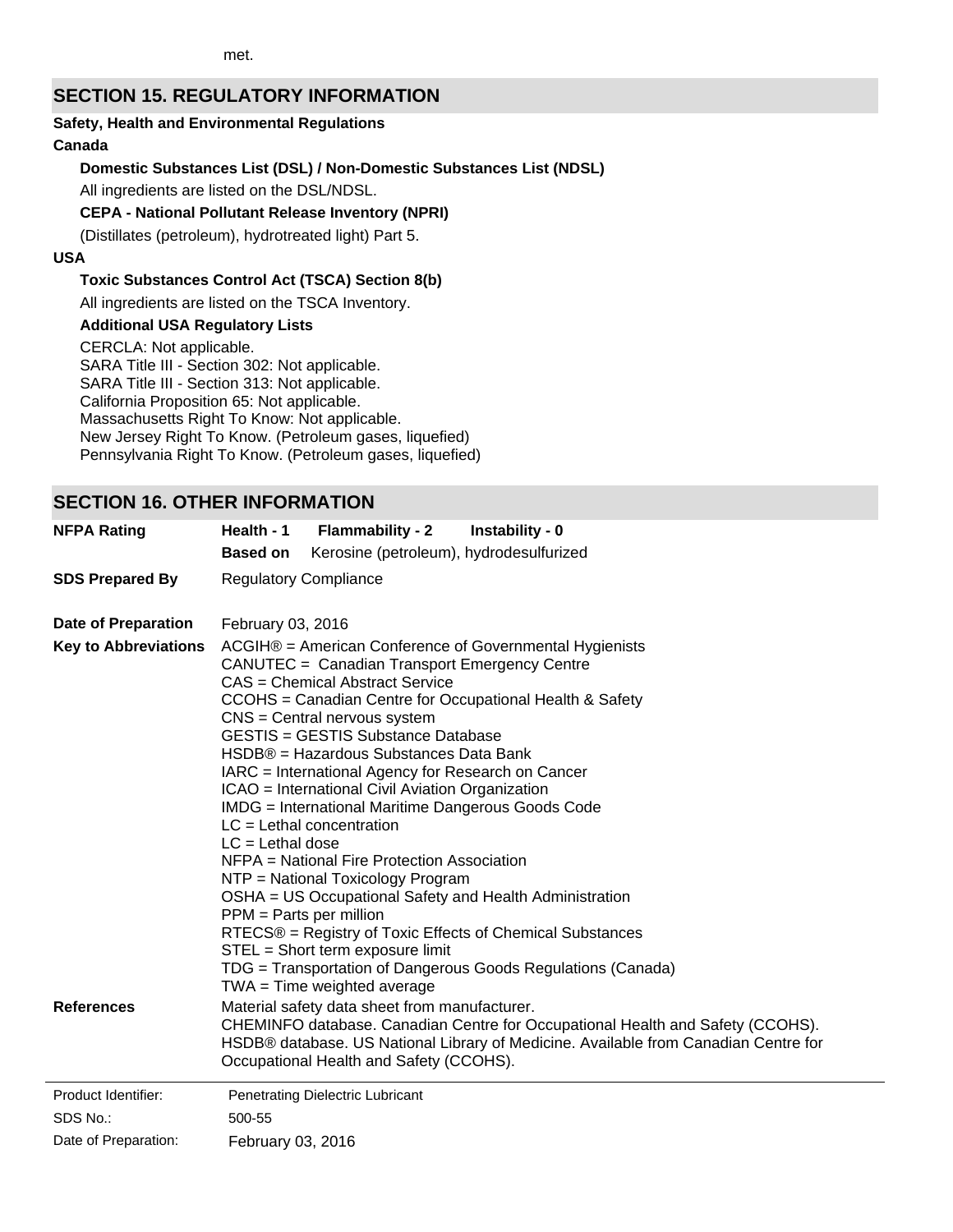Registry of Toxic Effects of Chemical Substances (RTECS®) database. Accelrys, Inc. Available from Canadian Centre for Occupational Health and Safety (CCOHS). ECHA - European Chemical Agency, Classification and Labelling Inventory GESTIS Substance Database OECD - The Global Portal to Information on Chemical Substances - eChemPortal, 2015. **Disclaimer** The information contained herein is offered only as a guide to the use and handling of this specific material and has been prepared in good faith. It is not intended to be all-inclusive, and the manner and conditions of use and handling may involve other and additional considerations. No warranty of any kind is given or implied. Shrader Canada Limited will not be liable for any damages, losses, injuries or consequential damages which may result from the use of or reliance on any information contained herein.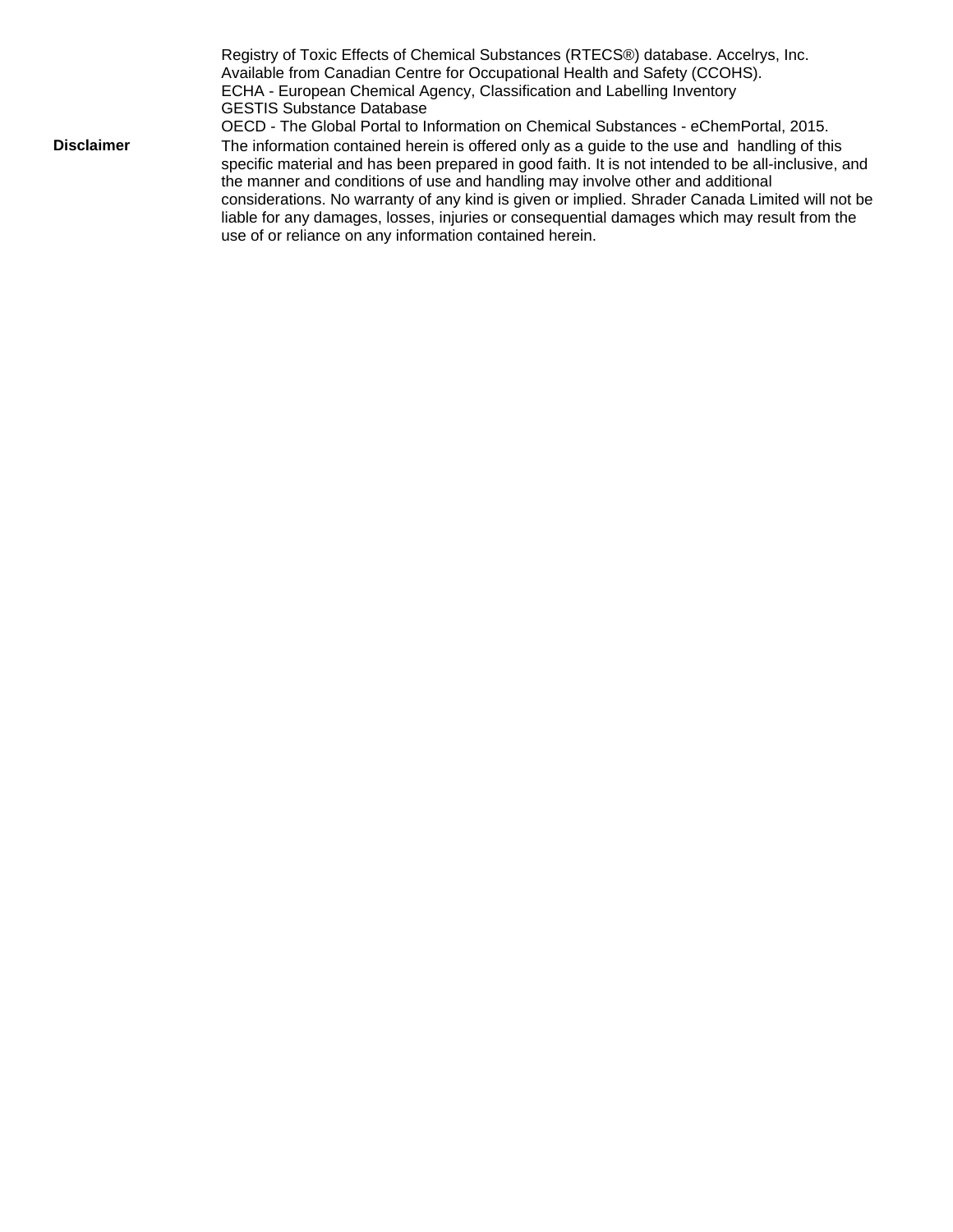

**Heat Shrink** 

| <b>SECTION 1: Identification</b> |                               |  |
|----------------------------------|-------------------------------|--|
| CAS No                           |                               |  |
| Name                             | <b>Heat Shrink</b>            |  |
| Formula                          |                               |  |
| Uses                             | Electrical insulation tubing. |  |

## **SECTION 2: Hazard(s) Identification**



Signal Word

| <b>Hazzard Statements</b>                                  | N/A               | This Product Is A Manufactured Article And, As Such, Is<br>Exempt From The Hazardous Products Act. For<br>Additional Information, See Section 9. |
|------------------------------------------------------------|-------------------|--------------------------------------------------------------------------------------------------------------------------------------------------|
| <b>Precautionary Statements</b>                            | N/A               |                                                                                                                                                  |
| Other Hazzards not contributing to<br>the classisification | None              |                                                                                                                                                  |
| Unknown Acute Toxicity                                     | No data available |                                                                                                                                                  |

### **SECTION 3: Composition/Information on Ingredients**

| <b>Name</b>                           | Product Identifier | %                                                      |                                                                  |
|---------------------------------------|--------------------|--------------------------------------------------------|------------------------------------------------------------------|
| Heat Shrink                           |                    | 100%                                                   |                                                                  |
| <b>SECTION 4: First-Aid Measures</b>  |                    |                                                        |                                                                  |
| First-aid measures after inhalation   |                    |                                                        | If expoxed to fumes/gases from overheating, seek medical advice. |
| First-aid measures after ingestion    |                    | Drink two glasses of water and seek medical attention. |                                                                  |
| First-aid measures after skin contact | attention          |                                                        | Wash with soap and water, if irritation develops, seek medical   |
| First-aid measures after eye contact  |                    | Flush with water for 15 minutes.                       |                                                                  |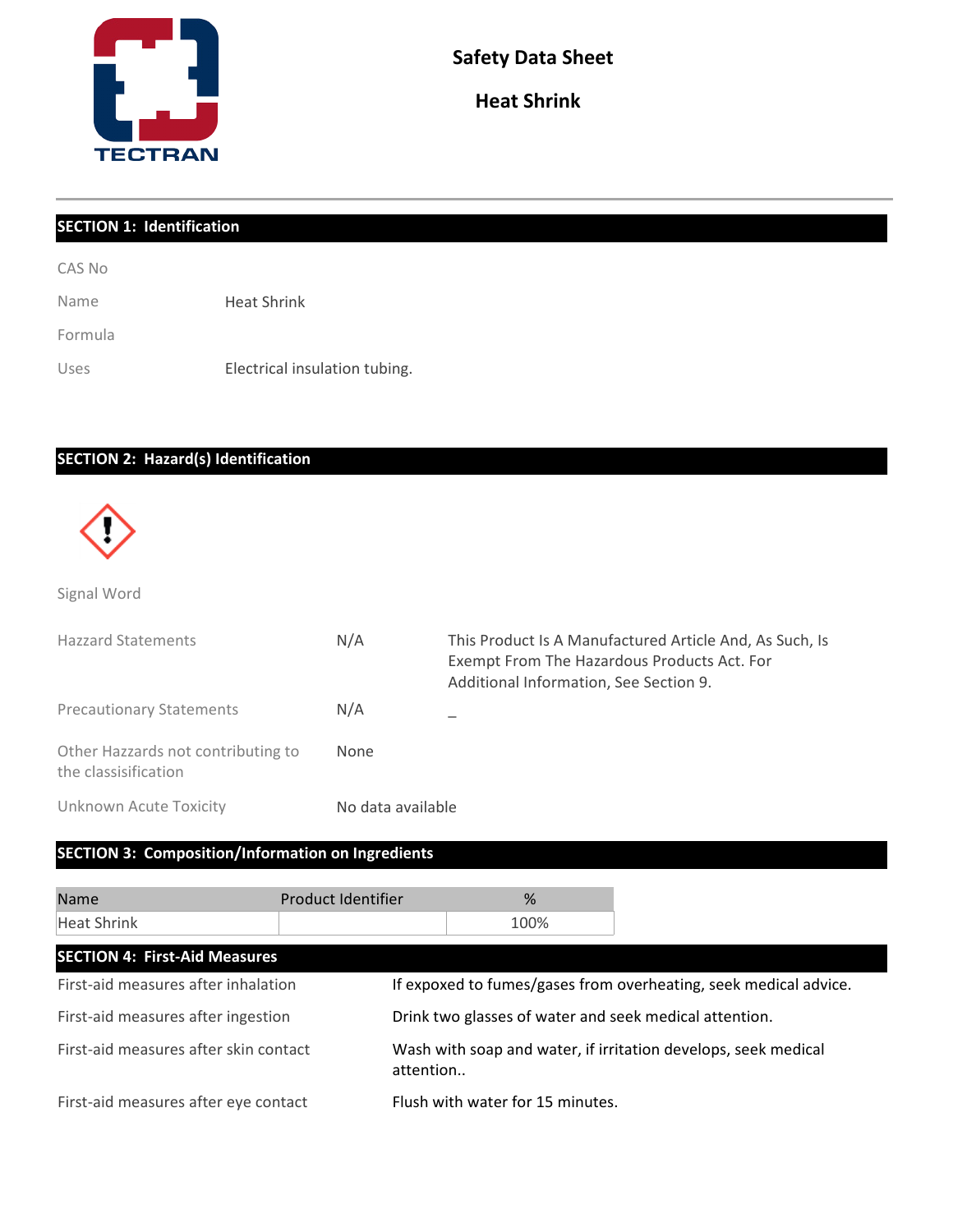| <b>SECTION 5: Fire-Fighting Measures</b>                |                                                                                                                             |  |
|---------------------------------------------------------|-----------------------------------------------------------------------------------------------------------------------------|--|
| Suitable extinguishing media                            | Water spray, dry chemical, foam carbon dioxide.                                                                             |  |
| Fire hazard                                             |                                                                                                                             |  |
| <b>Explosion Hazard</b>                                 |                                                                                                                             |  |
| Firefighting instructions                               |                                                                                                                             |  |
| Special protective equipment for fire<br>fighters       | Use self contained breathing apparatus during firefighting.                                                                 |  |
| <b>SECTION 6: Accidental Release Measures</b>           |                                                                                                                             |  |
| <b>General measures</b>                                 | Use safety glasses and protective gloves when handling/using the<br>material.                                               |  |
| For non-emergency personnel                             | Do not breath fumes produced during overheating or burning.                                                                 |  |
| For emergency responders                                | Do not breath fumes produced during overheating or burning.                                                                 |  |
| <b>Environmental precautions</b>                        | Landfill or incinerate in compliance with all government regulations.                                                       |  |
| Methods and material for containment<br>and cleaning up |                                                                                                                             |  |
| <b>SECTION 7: Handling and Storage</b>                  |                                                                                                                             |  |
| Precautions for safe handling                           | Avoid overheating materials above decompostion temperatures. Do<br>not breath fumes produced during overheating or burning. |  |
| Storage conditions                                      | Store in a cool, dry environment.                                                                                           |  |
| Specific end use(s)                                     | Wear gloves when handling. Use only with adequate ventilation.                                                              |  |
| <b>SECTION 8: Exposure Controls/Personal Protection</b> |                                                                                                                             |  |
| Heat Shrink ()                                          |                                                                                                                             |  |
| Appropriate engineering controls                        | General ventilation should be adequate. Use of local ventilation may<br>be required where overheating is expected.          |  |
| Eye protection                                          | Use safety glasses during installation.                                                                                     |  |
| <b>Respiratory Protection</b>                           | Not required.                                                                                                               |  |
| Other information                                       |                                                                                                                             |  |
| <b>SECTION 9: Physical and Chemical Properties</b>      |                                                                                                                             |  |
| Physical state                                          | Solid                                                                                                                       |  |
| Color                                                   | Varies                                                                                                                      |  |
| Odor                                                    | Not applicable                                                                                                              |  |
| pН                                                      | Not applicable                                                                                                              |  |

Melting point **No data available**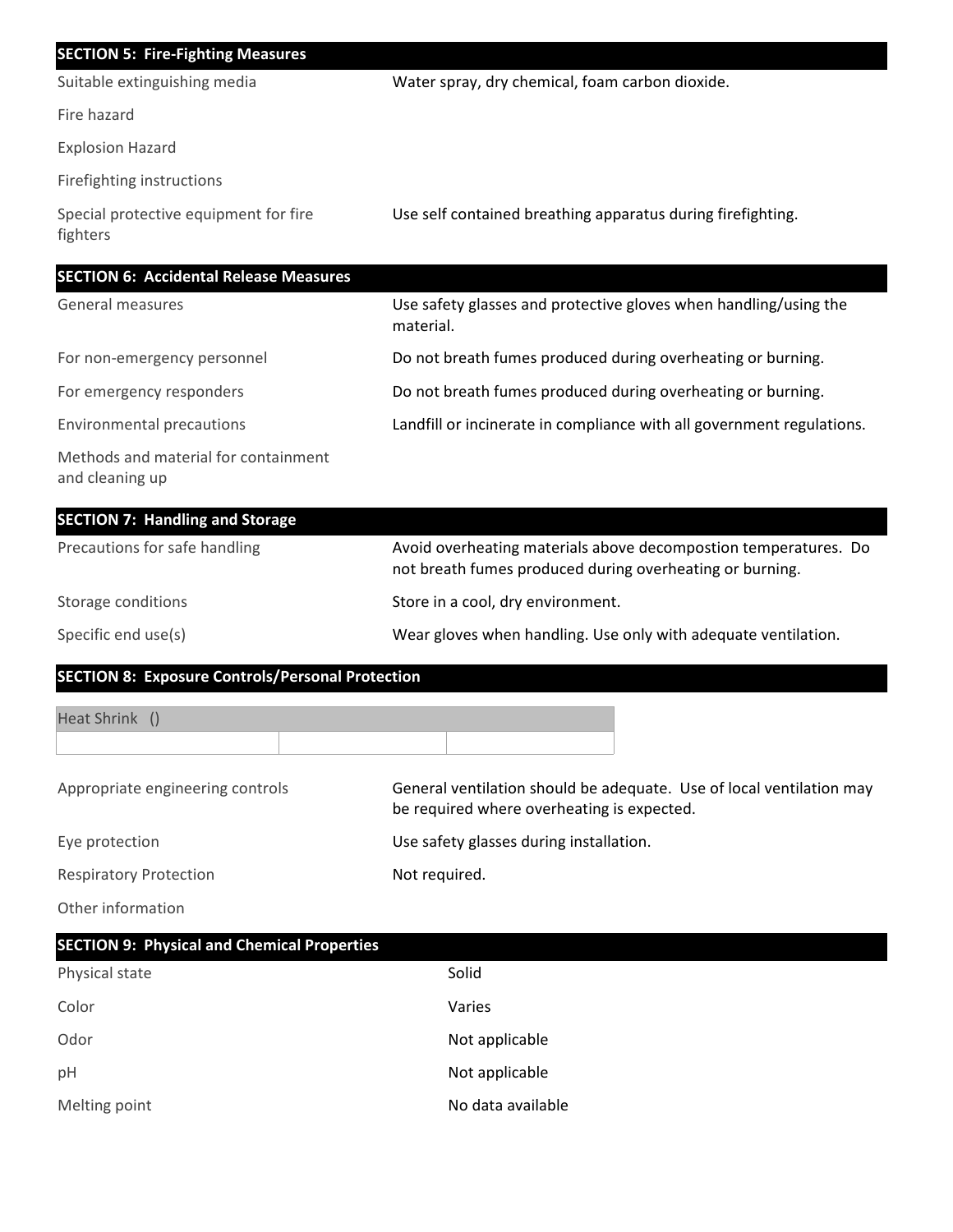| Freezing point              | No data available                              |
|-----------------------------|------------------------------------------------|
| Boiling point               | No data available                              |
| Flash point                 | No data available                              |
| Critical temperature        | No data available                              |
| EN (English US) SDS ID      | No data available                              |
| Auto-ignition temperature   | Product is not self-igniting.                  |
| Flammability (solid, gas)   | No data available                              |
| Specific gravity / density  | 1.2                                            |
| Solubility                  | Insoluble in water                             |
| <b>Explosive properties</b> | Product does not present an explosion hazzard. |
| Additional information      |                                                |

## **SECTION 10: Stability and Reactivity**

| Reactivity                         |                                                                                                                                                                                                          |
|------------------------------------|----------------------------------------------------------------------------------------------------------------------------------------------------------------------------------------------------------|
| Chemical stability                 | Stable under normal conditions of use.                                                                                                                                                                   |
| Possibility of hazardous reactions | N/A                                                                                                                                                                                                      |
| Conditions to avoid                | Decomposes at elevated temperatures.                                                                                                                                                                     |
| Incompatible materials             | <b>Strong Oxidizers</b>                                                                                                                                                                                  |
| Hazardous decomposition products   | May product oxides of carbon, nitrogen acetic acid, acid<br>aldehydes, vinyl acetate, trace organic arsenic, ammonia,<br>halogen coumpounds asphyxiants and other hydrocarbon<br>decomposition products. |

### **SECTION 11: Toxicological Information**

| Acute toxicity                                     | Not Classified                                         |
|----------------------------------------------------|--------------------------------------------------------|
| Skin corrosion/irritation                          | Not classified<br>pH: Not applicable                   |
| Serious eye damage/irritation                      | Not classified<br>pH: Not applicable                   |
| Respiratory or skin sensitization                  | Not classified                                         |
| Germ cell mutagenicity                             | Not classified                                         |
| Carcinogenicity                                    | Not classified                                         |
| Reproductive toxicity                              | Not classified                                         |
| Specific target organ toxicity (single exposure)   | Not classified                                         |
| Specific target organ toxicity (repeated exposure) | Not classified.<br>No known effects from this product. |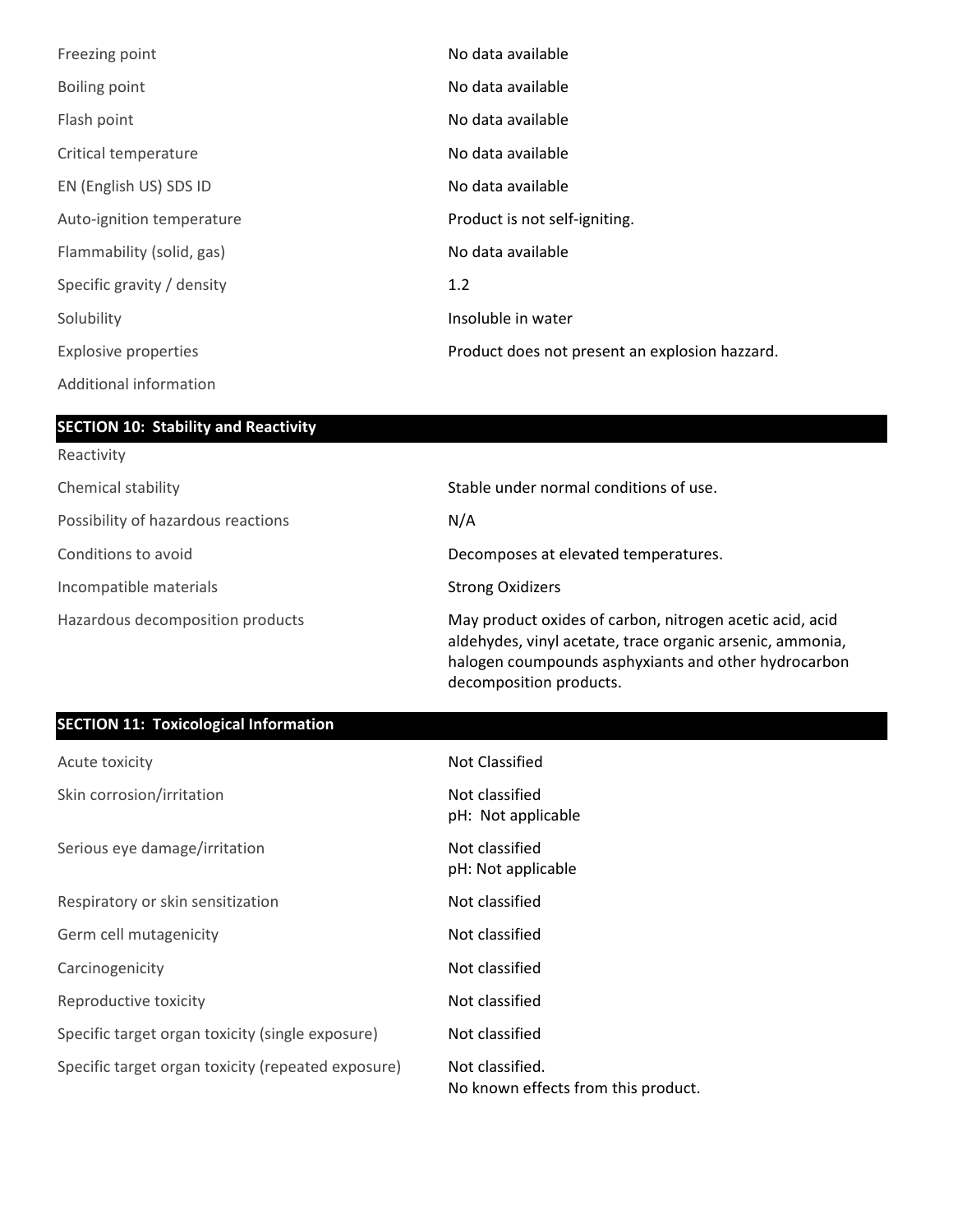Not applicable.

| <b>SECTION 12: Ecological Information (non-mandatory)</b>  |                                                  |
|------------------------------------------------------------|--------------------------------------------------|
| <b>PBT</b>                                                 | No relevant information available.               |
| vPvB                                                       | No relevant information available.               |
| General                                                    | No relevant information available.               |
| Aquatic toxicity                                           | No relevant information available.               |
| <b>SECTION 13: Disposal Considerations (non-mandatory)</b> |                                                  |
| Waste disposal recommendations                             | Dispase of contents/container in accordance with |

Waste disposal recommendations Dispose of contents/container in accordance with local/regional/national/international regulations. Contact supplier for any special requirements.

### **SECTION 14: Transport Information (non-mandatory)**

In accordance with DOT regulations

### **SECTION 16: Other Information**

Version 1.0

Revison Date: 04/01/2015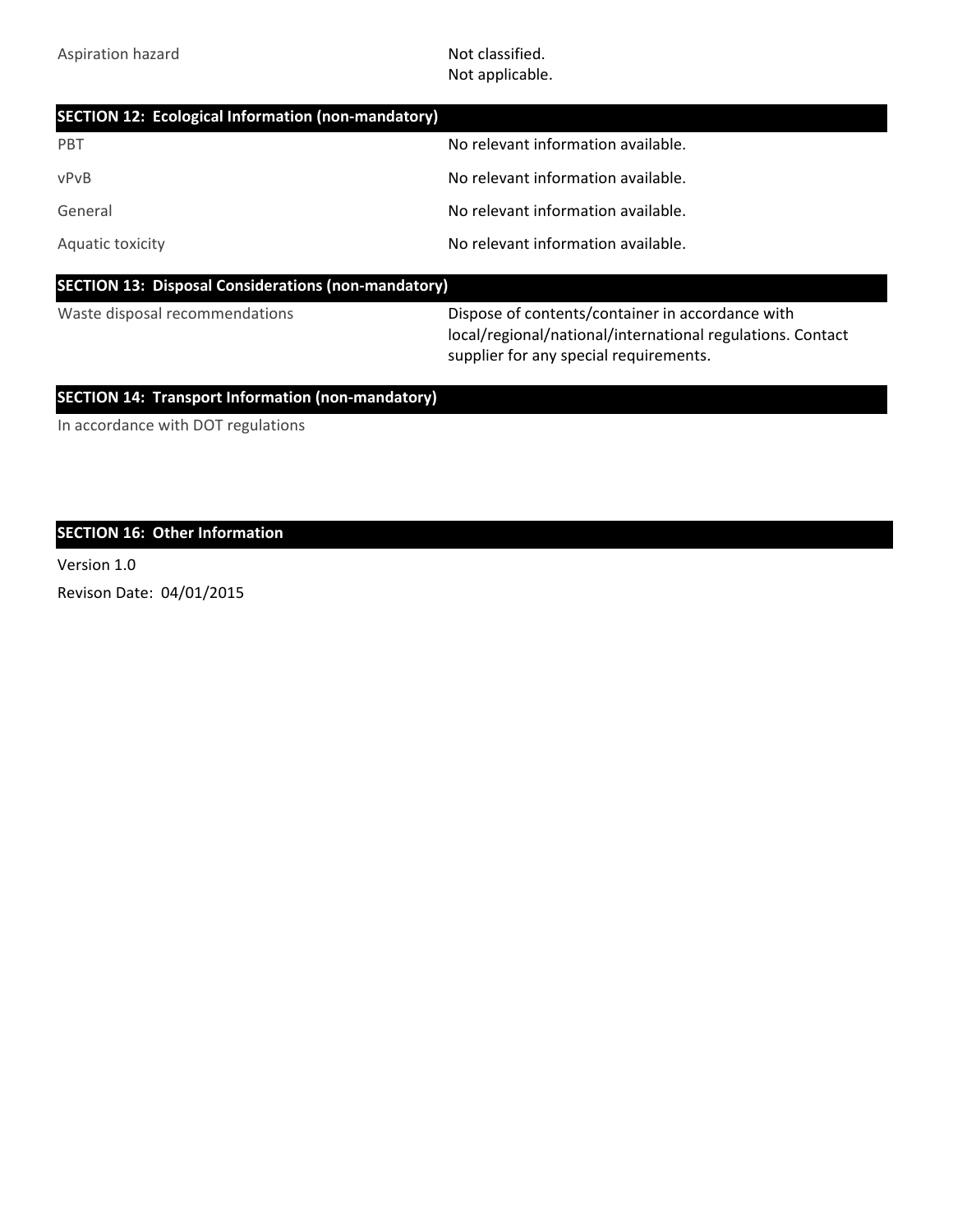Preparation Date: January 1, 2009 K-G Packaging L4K1Y8 **WHIMIS** information: A,B5,D2B MATERIAL SAFETY DATA SHEET

# **MATERIAL SAFETY DATA SHEET** Manufacturer's LAB Name and Address:

#### **PENDILUBE SAMPLE**

Section 1 Product Information Name PENDILUBE (Bulk) Description Corrosion Inhibitor / Moisture Displacer / E.P. Lubricant Use Corrosion Inhibitor / Penetrant / Lubricant for Truck Environments - for Non-ferrous or Ferrous as dissimilar metals / wherever there is excessive moisture. MSDS Number 1009 -B SS Appearance & Odor BLUE - with fresh scent

Section 2: Composition

Product is formulated from highly refined hydrocarbon base stock, emulsifying and demulsifying agents, hydrocarbon solvents and unique water displacing materials and inhibitors.

Section 3, Hazardous Ingredients OSHA PEL CAS # Base Stock 5 mg/m3 (oil mist) 72623-85-9 72623-83-7 Hydrocarbon Solvent 100 ppm (vapour) 8008-20-6 8052-41-3 Zinc Dinonylnaphthalenesulfonate N.Av./P.D. 28016-00-4 Section 4: Chemical Characteristics % Non-Volatiles (by weight)  $>91\%$ Boiling Point:  $>$  212 degrees F.<br>Vapor Pressure: (mm Hg. @ 25deg. C) 8 mm Hg. Vapor Pressure:  $(\text{mm Hg.} \ @$  25 deg. C) Vapor Density:  $(Air = 1)$  >1 Melting Point: Not Applicable Solubility in Water: Slightly emulsifiable Evaporation Rate (Butyl Acetate =  $1$ )  $<$ 1 Specific Gravity (Water = 1):  $0.868$ Section 5 Emergency & First Aid Procedures Skin Remove excess by wiping and follow by washing with soap and water until there is no odor. Eyes Flush with copious quantities of water (15 minutes). Lift Eyelids and flush inside. Seek Physician if eyes become inflamed. Inhalation Evacuate to fresh air. Apply CPR if required. If resuscitation is required, assessment by a Physician is mandatory. Ingestion DO NOT INDUCE VOMITING! If vomiting occurs, take care to prevent aspiration.. Give1/2 pint of milk to drink. Seek aid of a of Physician. Note to Physician Consult standard literature re Hydrocarbon Poisoning. Section 6: Health Effects Summary Primary Route(s) of Exposure: Eyes-YES Skin-NO Inhalation-YES Ingestion-YES Eye Contact: Essentially non-irritating, however, vapors and/or mists can cause mild to moderate irritation Severity of reaction depends upon duration of exposure and first aid procedures administered. Over exposure may cause eyes to become red and/or watery Skin Contact: Essentially non-irritating. LD50 absorbtion for skin is 2000 mg/kg. Prolonged or repeated contact with the skin has not been a cause of defatting or dermatitis in normal day to day handling of material. Effects of over exposure may be dry, chapped skin Inhalation: Non-toxic, \*LC50 = 5000 ppm (rat, inhalation) Can cause irritation to nose and throat and upper respiratory tract during prolonged exposure, but not normally. Exercise caution if vapours are hot. If over-exposure occurs - may cause dizziness or headaches or nausea. \*Based on toxicity of components. Ingestion: Virtually Non-Toxic \*\*LD50 1400 mg/kg (rat, oral) May be harmful or fatal if swallowed. Can cause severe irritation of mouth, throat and esophagus. Can cause nausea, vomiting or gastrointestinal upset. May cause diarhea. \*\*Based on toxicity of Petroleum Distillate only. Carcinogenicity: Non-carcinogenic as listed by: ACGIH, IARC MONOGRAPHS, or OSHA (Based on toxicity reports of component parts)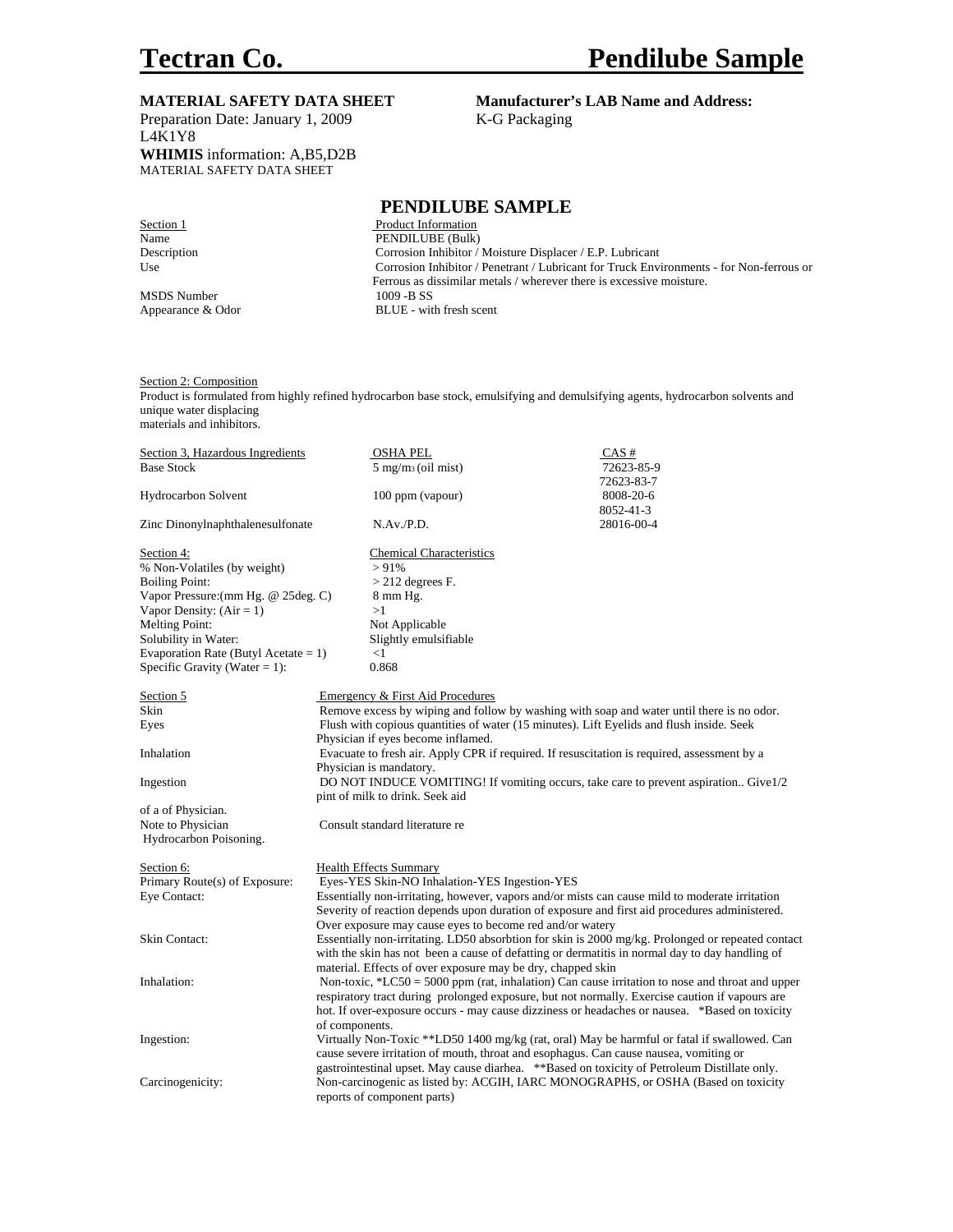| <b>MATERIAL SAFETY DATA SHEET</b> | <b>Manufacturer's LAB Name and Address:</b>                                                                                     |  |
|-----------------------------------|---------------------------------------------------------------------------------------------------------------------------------|--|
| Preparation Date: January 1, 2009 | K-G Packaging                                                                                                                   |  |
| Section 7:                        | Reactivity Data                                                                                                                 |  |
| Product Stability:                | Stable                                                                                                                          |  |
| Incompatibility:                  | Oxidizing Materials such as Liquid or Compressed Oxygen or Peroxides or Chlorines                                               |  |
| Hazardous Decomposition:          | Burning produces normal bi-products of combustion including: Carbon Monoxide, Phenols, or                                       |  |
|                                   | <b>Petroleum Products</b>                                                                                                       |  |
| Hazardous Polymerization:         | Will NOT occur.                                                                                                                 |  |
| Section 8:                        | Fire & Explosion Hazardous Information                                                                                          |  |
| <b>Flash Point:</b>               | > 260 degrees F. (Method COC)                                                                                                   |  |
| Flammable Limits:                 | Solvent Component LEL: 1.0 UEL: 6.0                                                                                             |  |
| Extinguishing Media:              | C02, Dry Chemical, Foam, Water Spray.                                                                                           |  |
| Fire Fighting Procedures:         | Use full protective and self-contained breathing apparatus. Cover with an extinguishing agent.                                  |  |
|                                   | Do NOT spray with water using a direct stream into the burning liquid as this may spread the                                    |  |
|                                   | fire. Use a water spray or mist to cool the fire.                                                                               |  |
| <b>Explosion Hazards:</b>         | Treat as a combustible liquid. Do NOT flame cut, drill or weld the empty containers.                                            |  |
| Fire Hazard Identification:       | NFPA STD. 704<br>Health $-0$<br>Flammability - 1<br>Reactivity $-0$<br><b>NFPA</b><br>STD. 321 Combustible Liquid, Class III 3A |  |
|                                   |                                                                                                                                 |  |
| Section 9:                        | Safety Precautions for Safe Handling                                                                                            |  |
| Steps to be taken in case of a    | Eliminate sources of ignition. Stop or reduce flow by means of a dyke or barricade. Absorb small                                |  |
| spill:                            | spills using dry clay or a commercial absorbent. Collect residue into suitable container for proper                             |  |
|                                   | disposal. Material may be washed into floor drains equipped with an oil interceptor.                                            |  |
| Waste disposal method:            | Dispose in an approved landfill site or incinerate at a licensed waste reclaiming facility. Liquid                              |  |
|                                   | waste may be removed by means of a licensed reclaimer under used oil classification. Be sure to                                 |  |
|                                   | follow all Local, State, & Federal Requirements.                                                                                |  |
| Section 10:                       | <b>Control Measures</b>                                                                                                         |  |
| Ventilation:                      | Provide sufficient ventilation by means of general or mechanical means to ensure that exposure                                  |  |
|                                   | levels are kept below combustible limits.                                                                                       |  |
| <b>Respiratory Protection:</b>    | None normally needed unless atomizing in enclosed or confined spaces. Use approved organic                                      |  |
|                                   | mist vapor respirator.                                                                                                          |  |
| Eye Protection:                   | None normally required unless operator is using high pressure spraying equipment and splashing                                  |  |
| to occur. Use approved face       | may be likely                                                                                                                   |  |
| mask or goggles.                  |                                                                                                                                 |  |
| Protective Gloves:                | None needed                                                                                                                     |  |
| Protective Clothing:              | None Needed                                                                                                                     |  |
| Personal Hygiene:                 | Wash face and hands with soap and water after use, especially before eating or smoking or using                                 |  |
|                                   | the rest room facilities. Launder soiled clothing and shoes / boots with detergent. Apply mild                                  |  |
|                                   | hand cream if hands become dry or chapped.                                                                                      |  |
| Section 11:                       | Label & Transportation Information                                                                                              |  |
| DOT Shipping Name:                | Class B - Combustible Liquid                                                                                                    |  |
| DOT Identification #:             | Not restricted                                                                                                                  |  |
| Section $12$ :                    | <b>Regulatory Information</b><br>SARA TITLE III INFORMATION                                                                     |  |
|                                   |                                                                                                                                 |  |

Section 313 - Toxic ChemicalsThis product does not contain any chemicals which are listed as a carcinogen and in concentrations greater than 0.1% of the mixture pursuant to Section 313 of SARA TITLE III.

Section 302 - EXTREMELY HAZARDOUS SUBSTANCESPursuant to Section 302 of SARA TITLE III, this product does not contain an extremely hazardous substance. Materials which may contain zinc compounds; contains 0.1% as Zn. Material Information System (WHMIS)This product is not known to contain greater than 1.0% of any chemical substance which is considered Exremely Hazardous.

Section 13: Users Responsibility

A bulletin such as this cannot be expected to cover all possible individual situations. As the user has the responsibility to provide a safe workplace, all aspects of

an individual operation should be examined to determine if, or where, precautions - in addition to those described herein - are required. Any health hazard and

safety information contained herein should be passed on to your customers or employees, as the case may be.

Section 14: Disclaimer of Liability

The information contained herein is, to the best of our knowledge and belief, accurate. However, since the conditions of handling and use are beyond our control, we make no guarantee of results and assume no liability for damage incurred by use of this material. All chemicals may present unknown health hazards and should be used with caution. Although certain hazards are described herein, we cannot guarantee that these are the only hazards which exist. Final determination of suitability of the chemical and application of such products is the sole responsibility of the user. No representations or warranties, either expressed or implied, of merchantability, fitness for a particular purpose or any other nature are made hereunder with respect to the information contained herein or the chemical to which the information refers. It is the sole responsibility of the user to comply with all applicable Federal, State and Local Laws and Regulations.